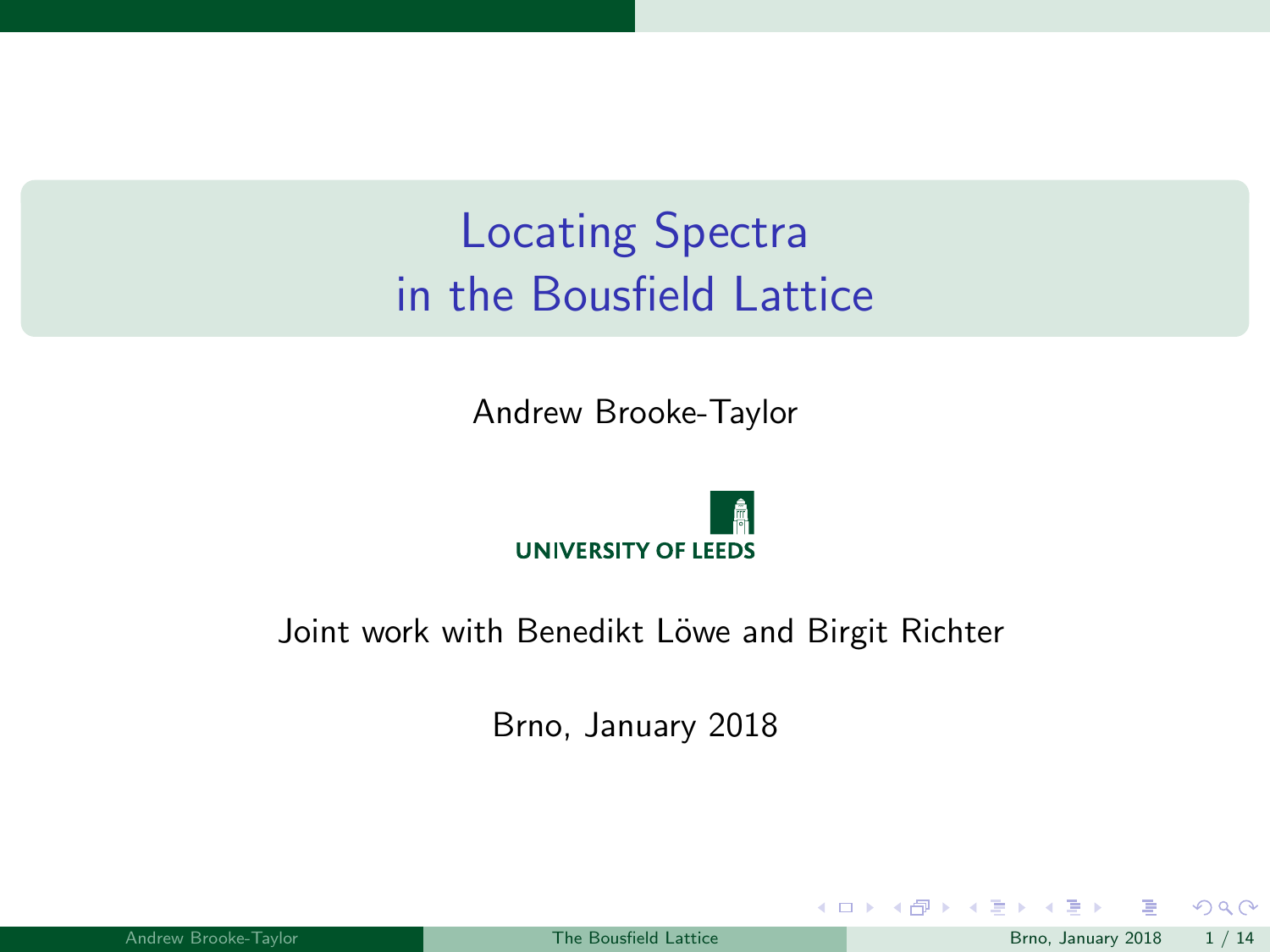## <span id="page-1-0"></span>Spectra and Bousfield equivalence

A spectrum E is Z-indexed sequences of spaces  $E_n$ , along with a map  $SE_n \rightarrow E_{n+1}$ for each n.

 $QQ$ 

 $4$  O  $\rightarrow$   $4$   $\overline{m}$   $\rightarrow$   $4$   $\overline{m}$   $\rightarrow$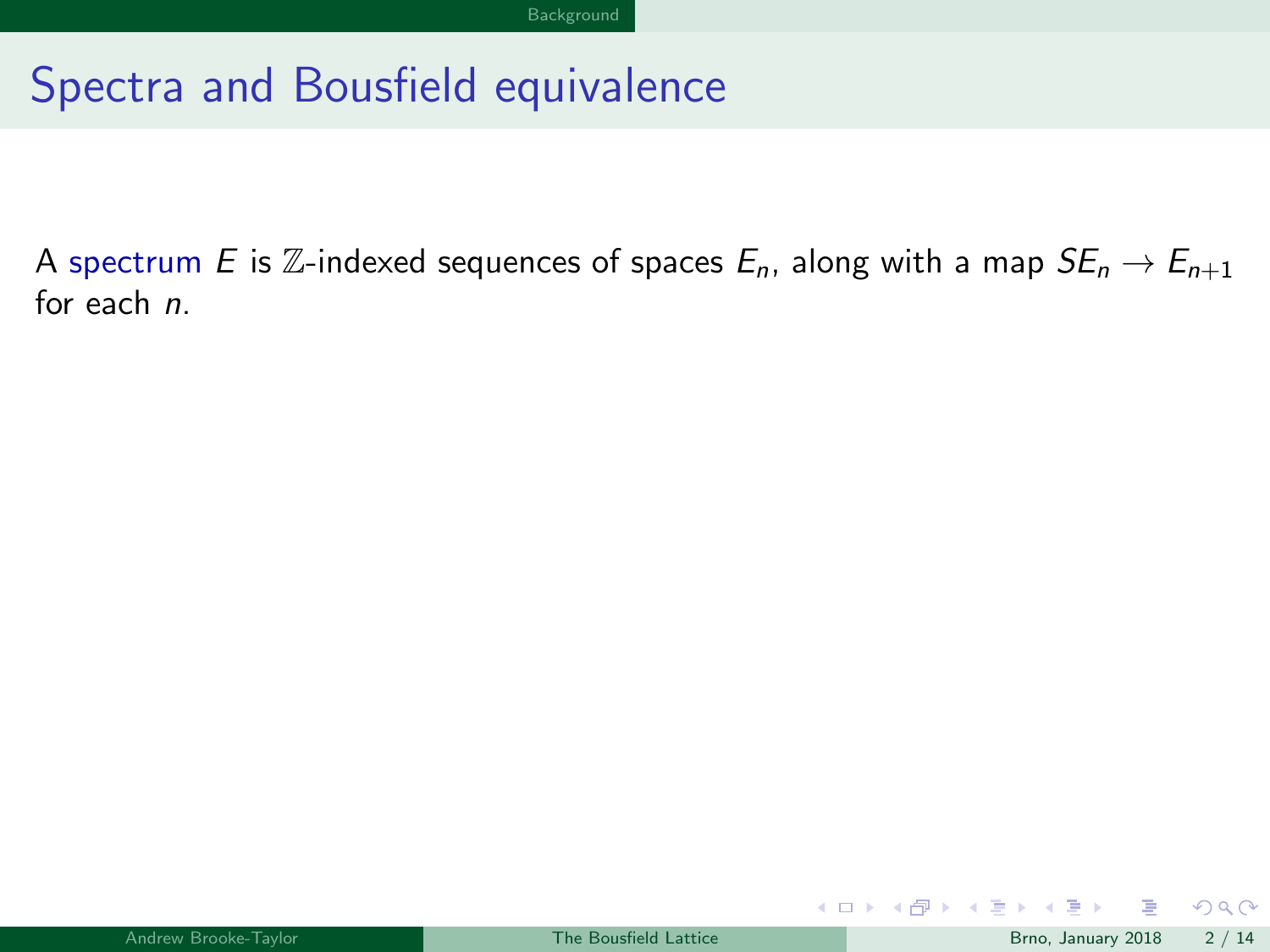## <span id="page-2-0"></span>Spectra and Bousfield equivalence

A spectrum E is Z-indexed sequences of spaces  $E_n$ , along with a map  $SE_n \rightarrow E_{n+1}$ for each n.

These can be thought of as stable (as in stable homotopy) versions of spaces. Familiar notions for spaces such as wedge sum  $\vee$ , smash product  $\wedge$  and homotopy equivalence  $\simeq$  carry over to them.

 $\Omega$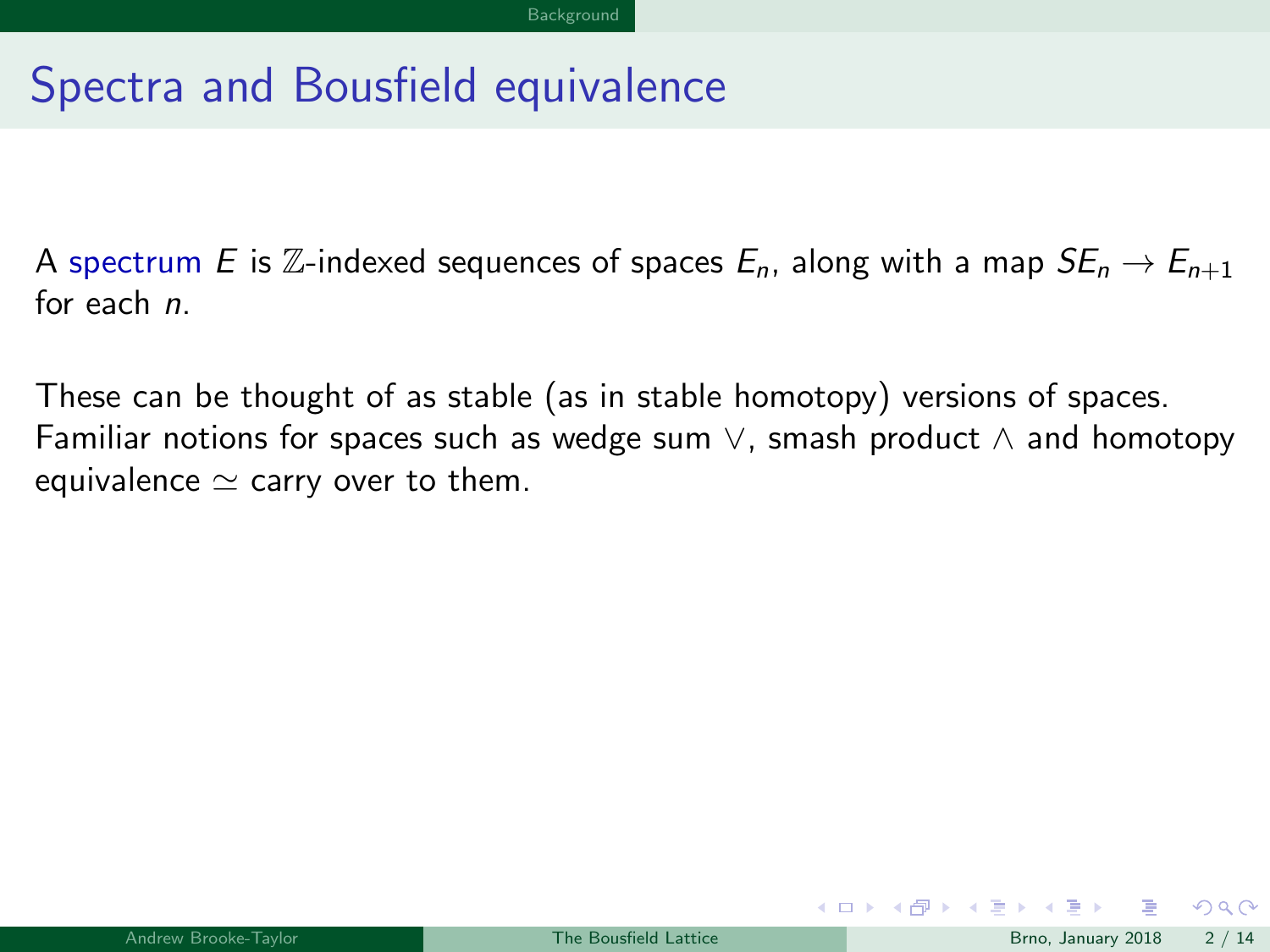## <span id="page-3-0"></span>Spectra and Bousfield equivalence

A spectrum E is Z-indexed sequences of spaces  $E_n$ , along with a map  $SE_n \rightarrow E_{n+1}$ for each n.

These can be thought of as stable (as in stable homotopy) versions of spaces. Familiar notions for spaces such as wedge sum  $\vee$ , smash product  $\wedge$  and homotopy equivalence  $\simeq$  carry over to them.

For two spectra E and Z, say that Z is E-acyclic if  $E \wedge Z \simeq *$ .

The Bousfield class  $\langle E \rangle$  of a spectrum E is the class of E-acyclic spectra.

Two spectra E and F are Bousfield equivalent if  $\langle E \rangle = \langle F \rangle$ .

 $\Omega$ 

メロト メ御 トメ ヨ トメ ヨト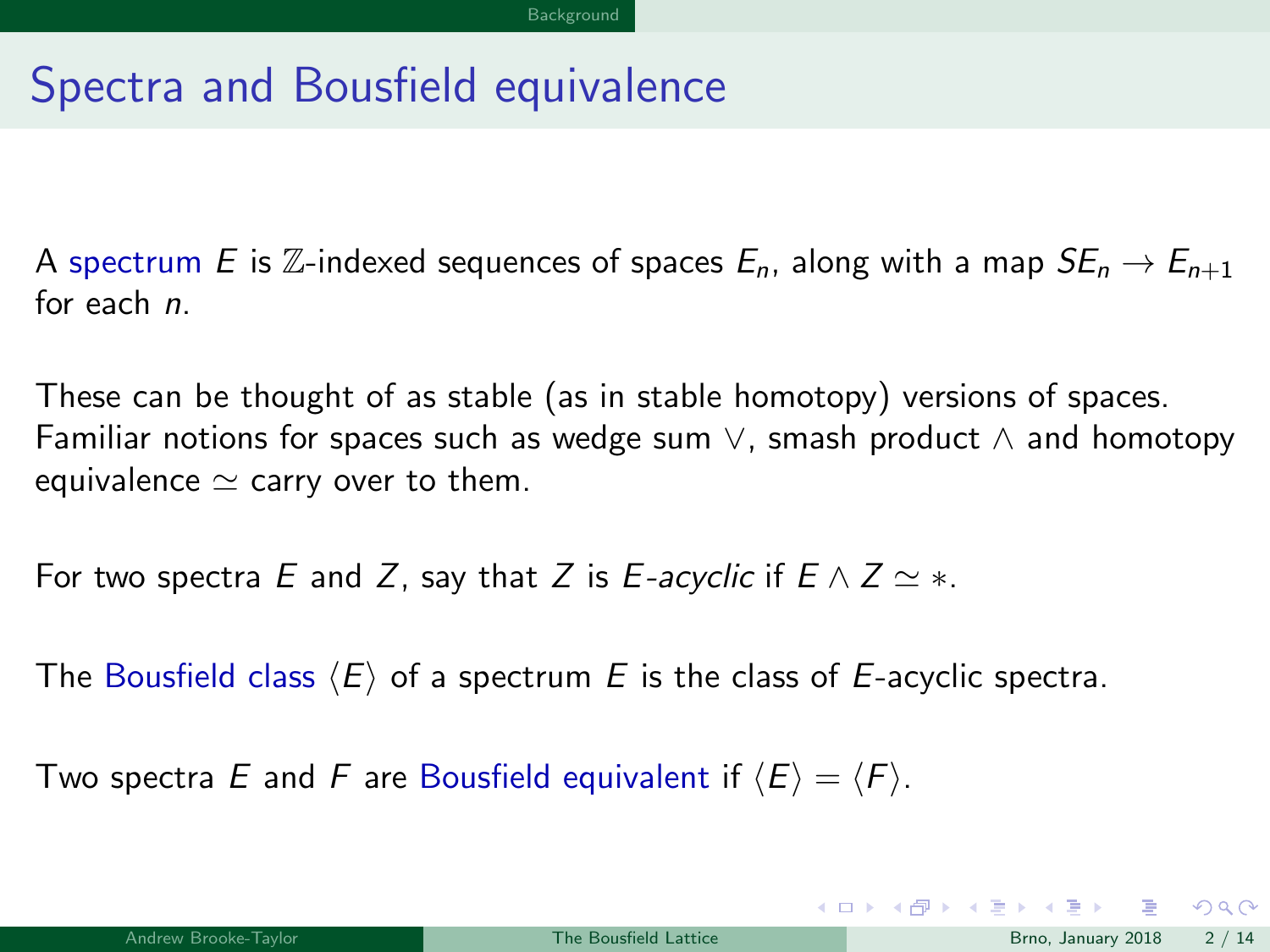## <span id="page-4-0"></span>Partial order and upper bounds

We order Bousfield classes by reverse inclusion:

$$
\langle E \rangle \leq \langle F \rangle \quad \text{ iff } \quad \langle E \rangle \supseteq \langle F \rangle \quad \text{ iff } \quad F \wedge Z \simeq * \Rightarrow E \wedge Z \simeq *.
$$

 $299$ 

メロメ メタメ メミメス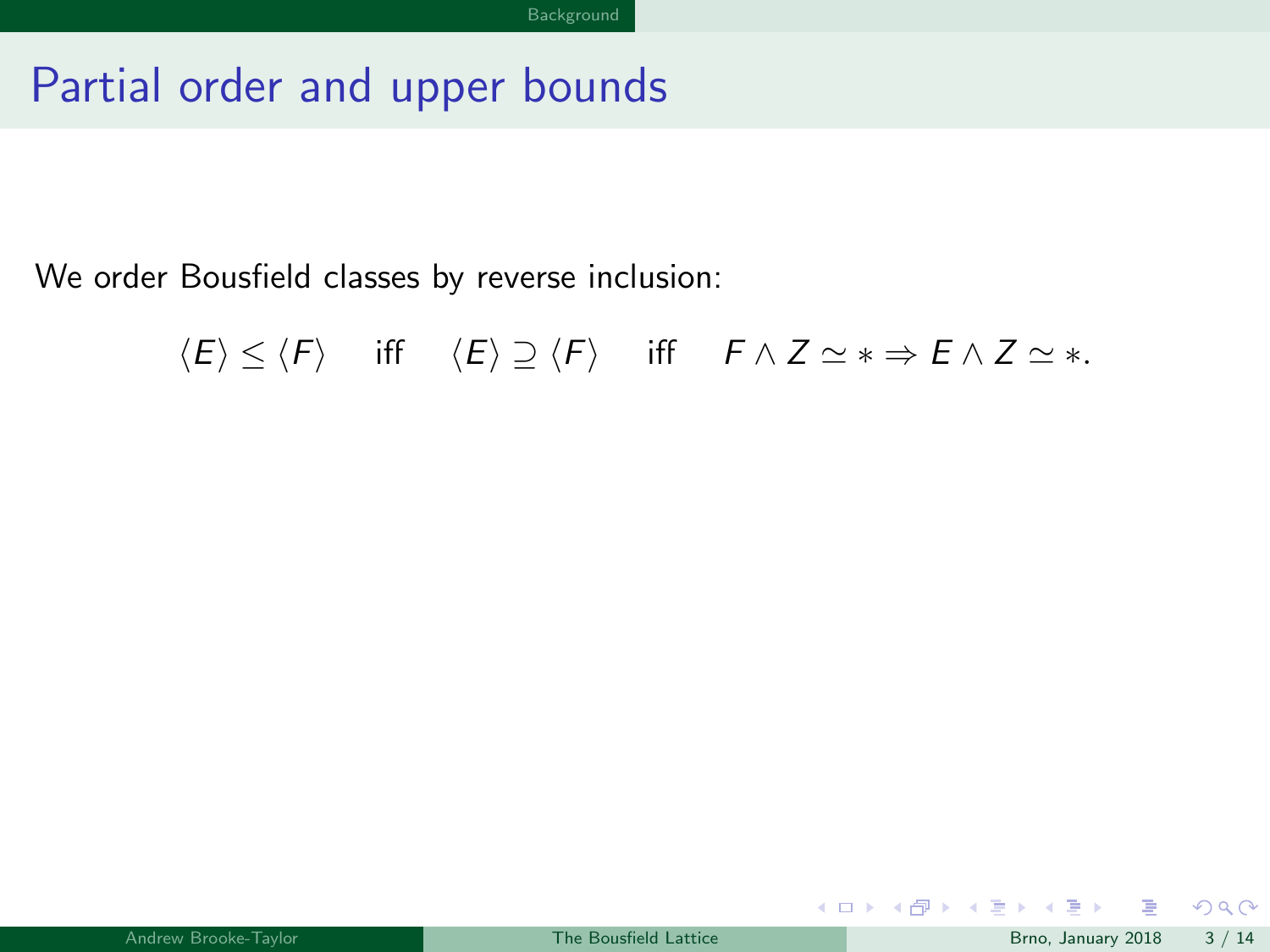#### <span id="page-5-0"></span>Partial order and upper bounds

We order Bousfield classes by reverse inclusion:

$$
\langle E \rangle \leq \langle F \rangle \quad \text{ iff } \quad \langle E \rangle \supseteq \langle F \rangle \quad \text{ iff } \quad F \wedge Z \simeq * \Rightarrow E \wedge Z \simeq *.
$$

In this partial order, there is a maximum,  $\langle S \rangle$ , and a minimum,  $\langle * \rangle$ .

 $2990$ 

メロメ メタメ メミメス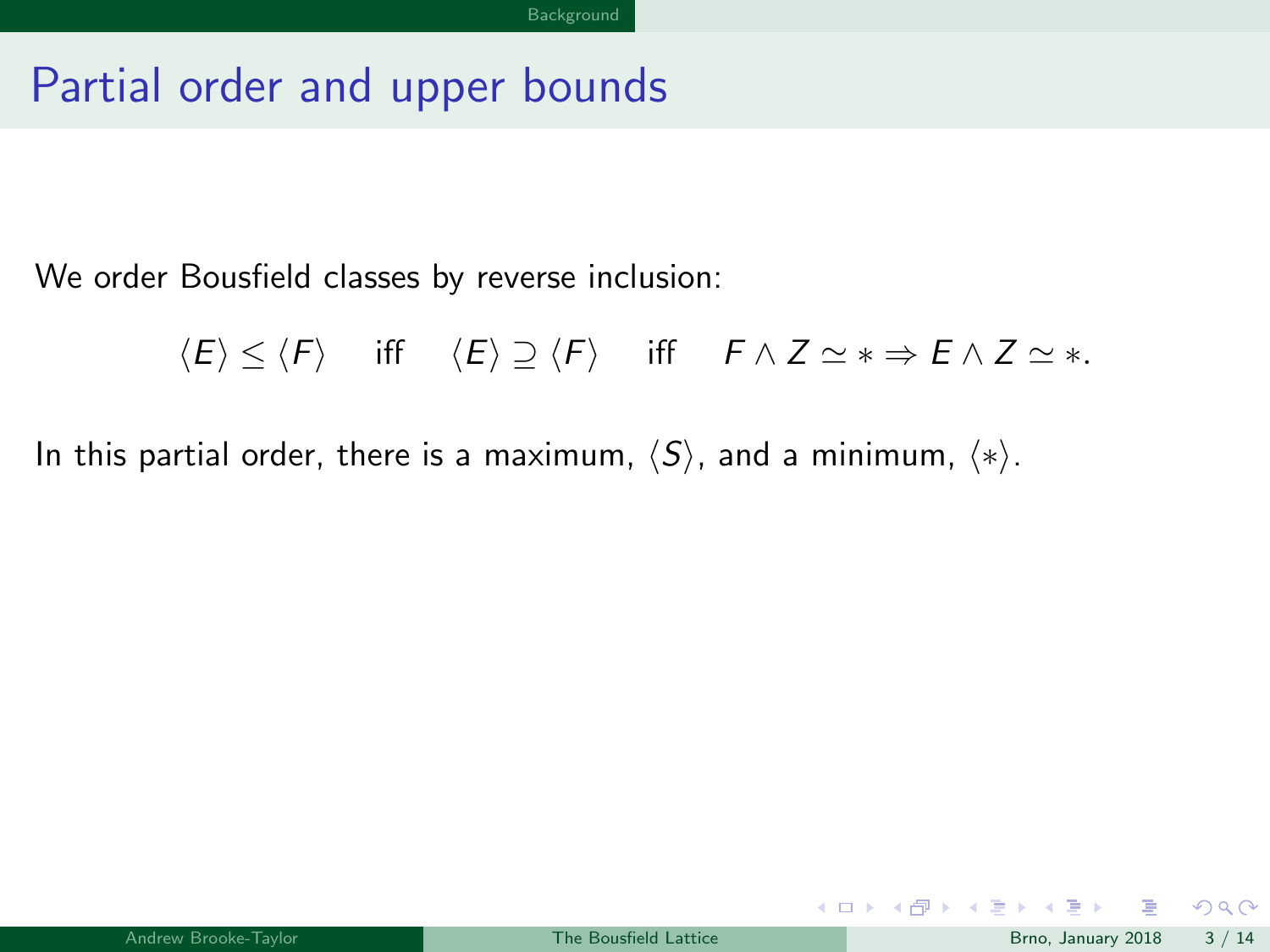### <span id="page-6-0"></span>Partial order and upper bounds

We order Bousfield classes by reverse inclusion:

$$
\langle E \rangle \leq \langle F \rangle \quad \text{ iff } \quad \langle E \rangle \supseteq \langle F \rangle \quad \text{ iff } \quad F \wedge Z \simeq * \Rightarrow E \wedge Z \simeq *.
$$

In this partial order, there is a maximum,  $\langle S \rangle$ , and a minimum,  $\langle * \rangle$ .

Since  $\wedge$  distributes over  $\bigvee$ ,  $\bigvee$  is well-defined on Bousfield classes by

$$
\bigvee_{\alpha\in A}\langle E_{\alpha}\rangle=\langle \bigvee_{\alpha\in A}E_{\alpha}\rangle,
$$

and  $\bigvee_{\alpha\in A}\langle E_\alpha\rangle$  is the least upper bound of the  $\langle E_\alpha\rangle$  (lucky notation!).

 $298$ 

メロト メ御 トメ ヨ トメ ヨト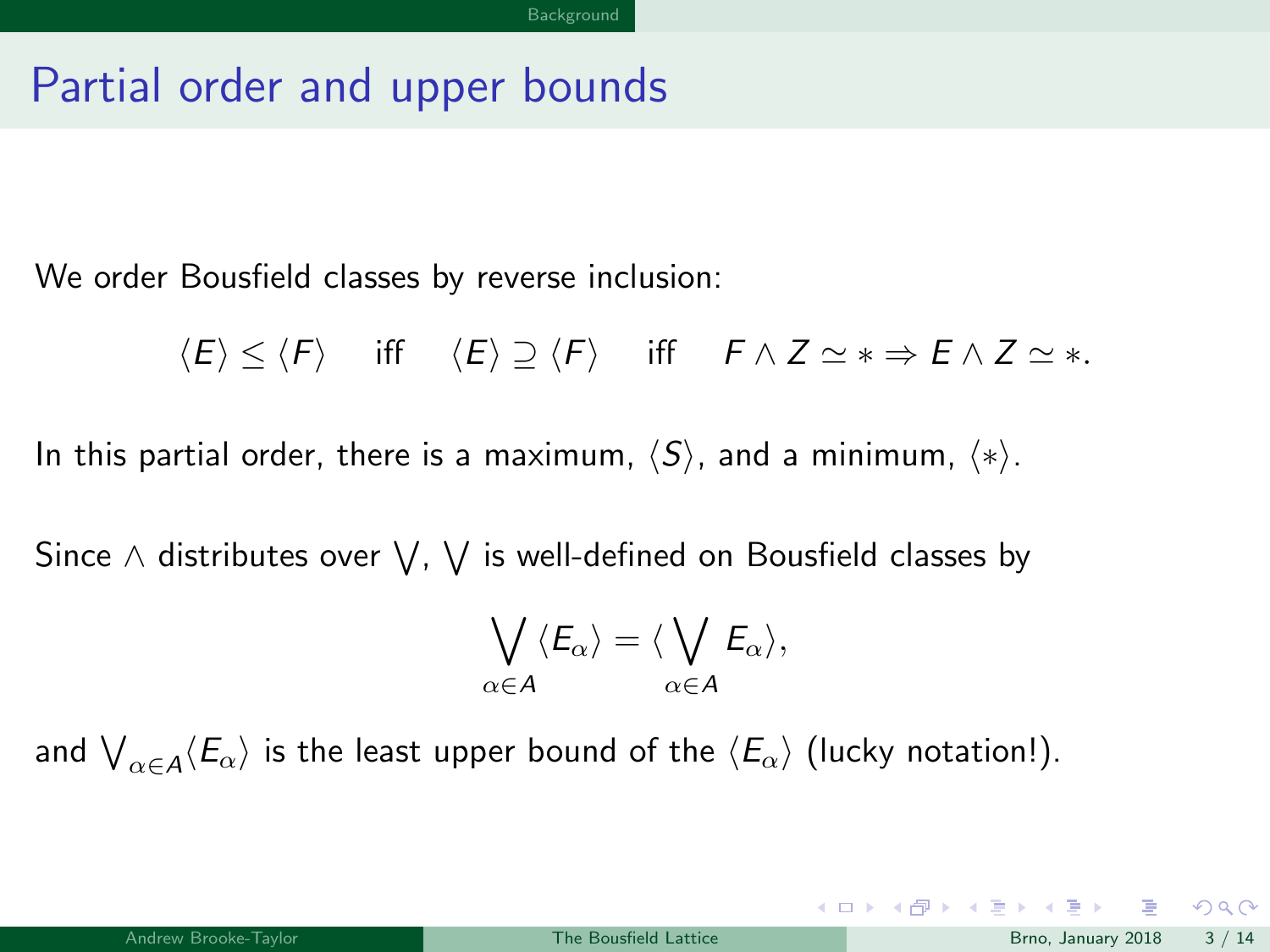#### <span id="page-7-0"></span>Lower bounds

∧ is also well-defined for Bousfield classes by  $\langle E \rangle \wedge \langle F \rangle = \langle E \wedge F \rangle$ , and  $\langle E \rangle \wedge \langle F \rangle$ is a lower bound for  $\langle E \rangle$  and  $\langle F \rangle$ . But it is not in general a greatest lower bound.

#### Example

*I*, the Brown-Comenetz dual of the sphere, satisfies  $I \wedge I = *,$  so  $\langle I \rangle \wedge \langle I \rangle = \langle * \rangle$ , but of course the greatest lower bound of  $\langle I \rangle$  and  $\langle I \rangle$  is  $\langle I \rangle$ .

 $\Omega$ 

 $\left\{ \begin{array}{ccc} \square & \rightarrow & \left\{ \bigcap \mathbb{P} \right\} & \left\{ \begin{array}{ccc} \square & \rightarrow & \left\{ \end{array} \right\} \end{array} \right.$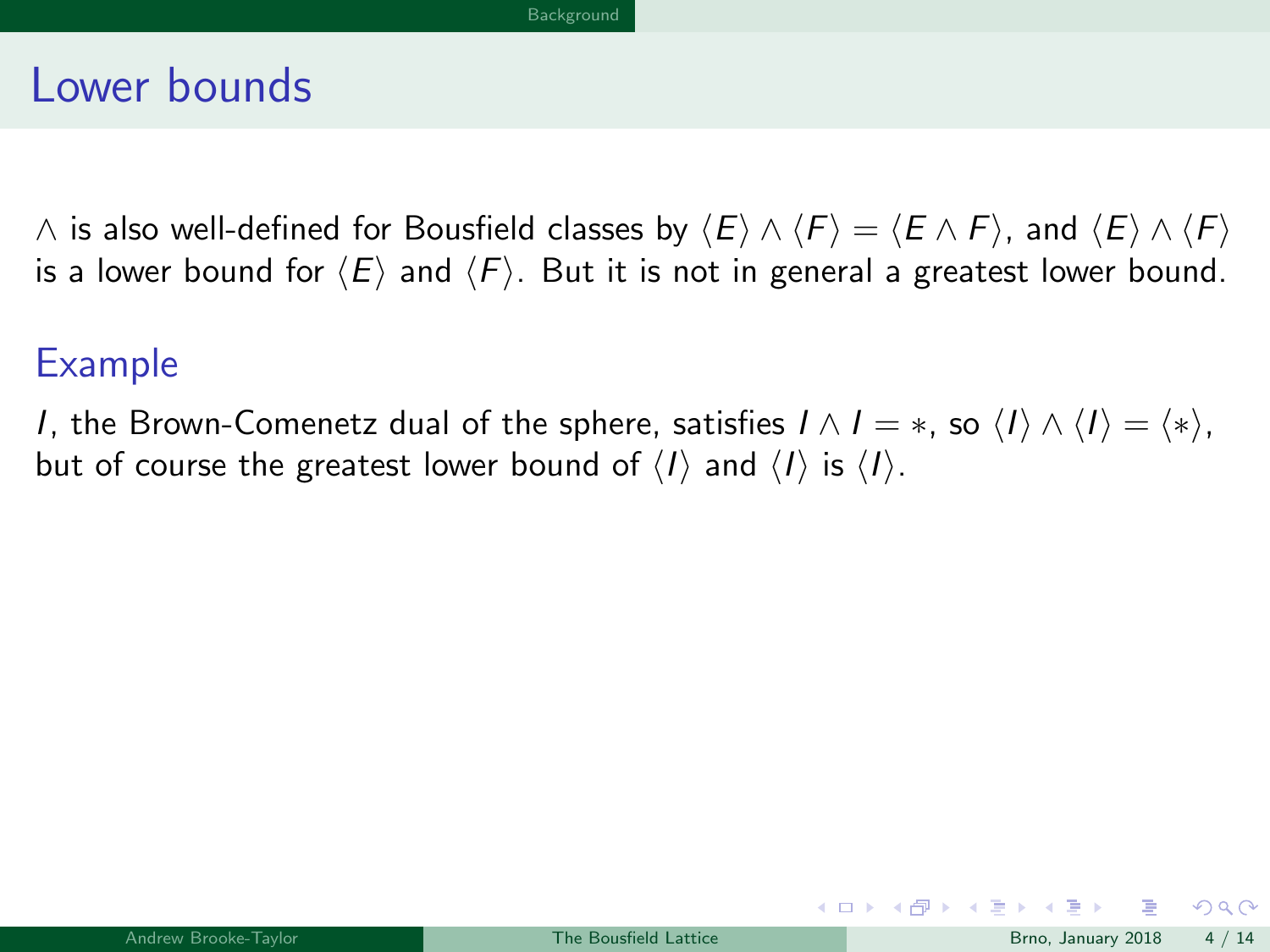#### <span id="page-8-0"></span>Lower bounds

 $\land$  is also well-defined for Bousfield classes by  $\langle E \rangle \land \langle F \rangle = \langle E \land F \rangle$ , and  $\langle E \rangle \land \langle F \rangle$ is a lower bound for  $\langle E \rangle$  and  $\langle F \rangle$ . But it is not in general a greatest lower bound.

#### Example

I, the Brown-Comenetz dual of the sphere, satisfies  $I \wedge I = *,$  so  $\langle I \rangle \wedge \langle I \rangle = \langle * \rangle$ , but of course the greatest lower bound of  $\langle I \rangle$  and  $\langle I \rangle$  is  $\langle I \rangle$ .

#### Theorem (Ohkawa, 1989)

There are only set many Bousfield classes.

So we can define the greatest lower bound  $\langle E \rangle \wedge \langle F \rangle$  by

$$
\langle E \rangle \curlywedge \langle F \rangle = \bigvee \{ \langle G \rangle \mid \langle G \rangle \leq \langle E \rangle \text{ and } \langle G \rangle \leq \langle F \rangle \}.
$$

This makes the B of Bousfield classes a lattice, the Bousfield lattice.

 $\Omega$ 

メロト メ母 トメミト メミト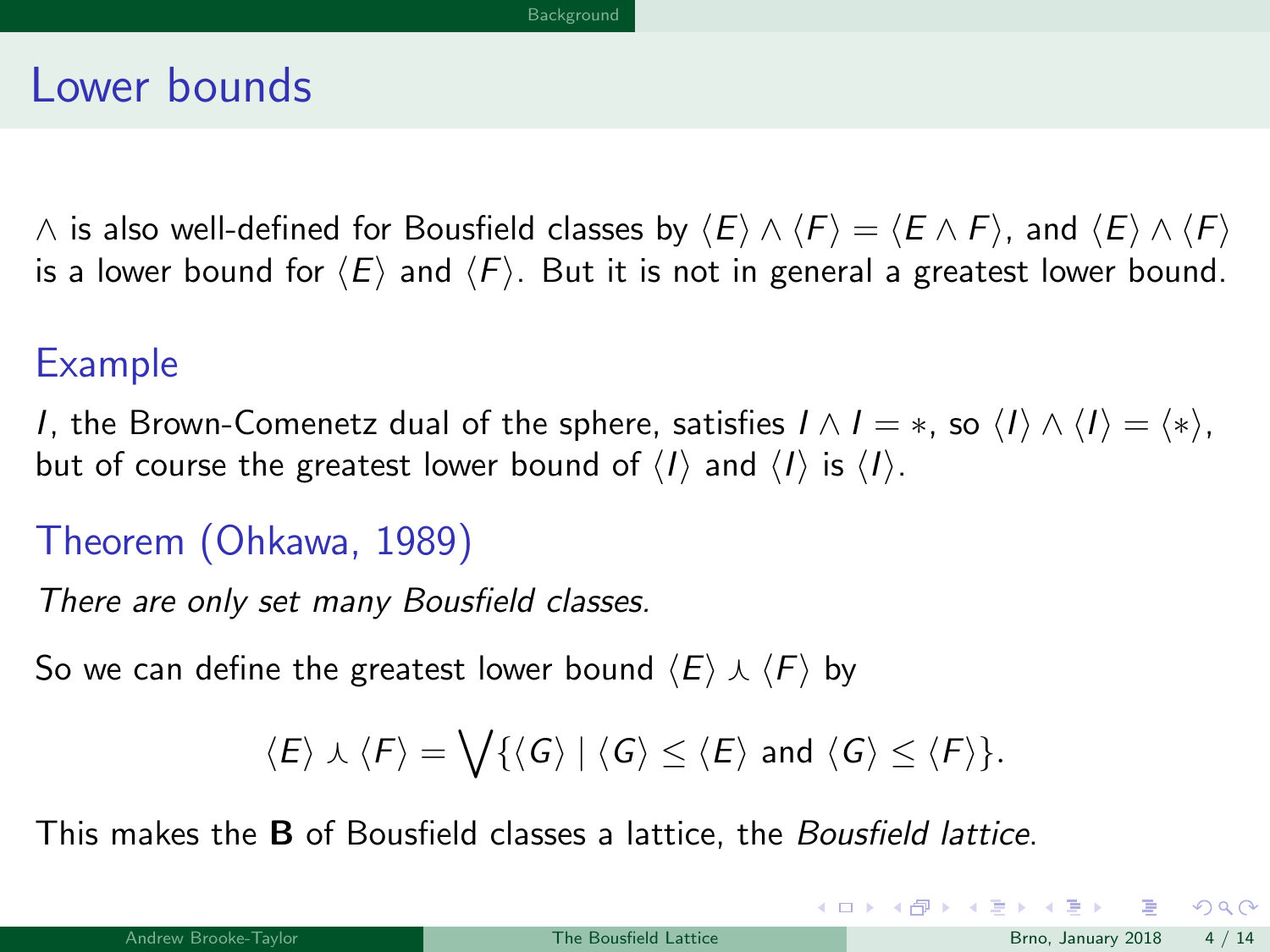#### <span id="page-9-0"></span>Removing the problem with ∧

Bousfield defined

$$
DL = \{ \langle E \rangle \mid \langle E \rangle \wedge \langle E \rangle = \langle E \rangle \}.
$$

Restricted to DL,  $\wedge$  does give the greatest lower bound!

 $QQ$ 

メロメ メ御 メメ きょうぼき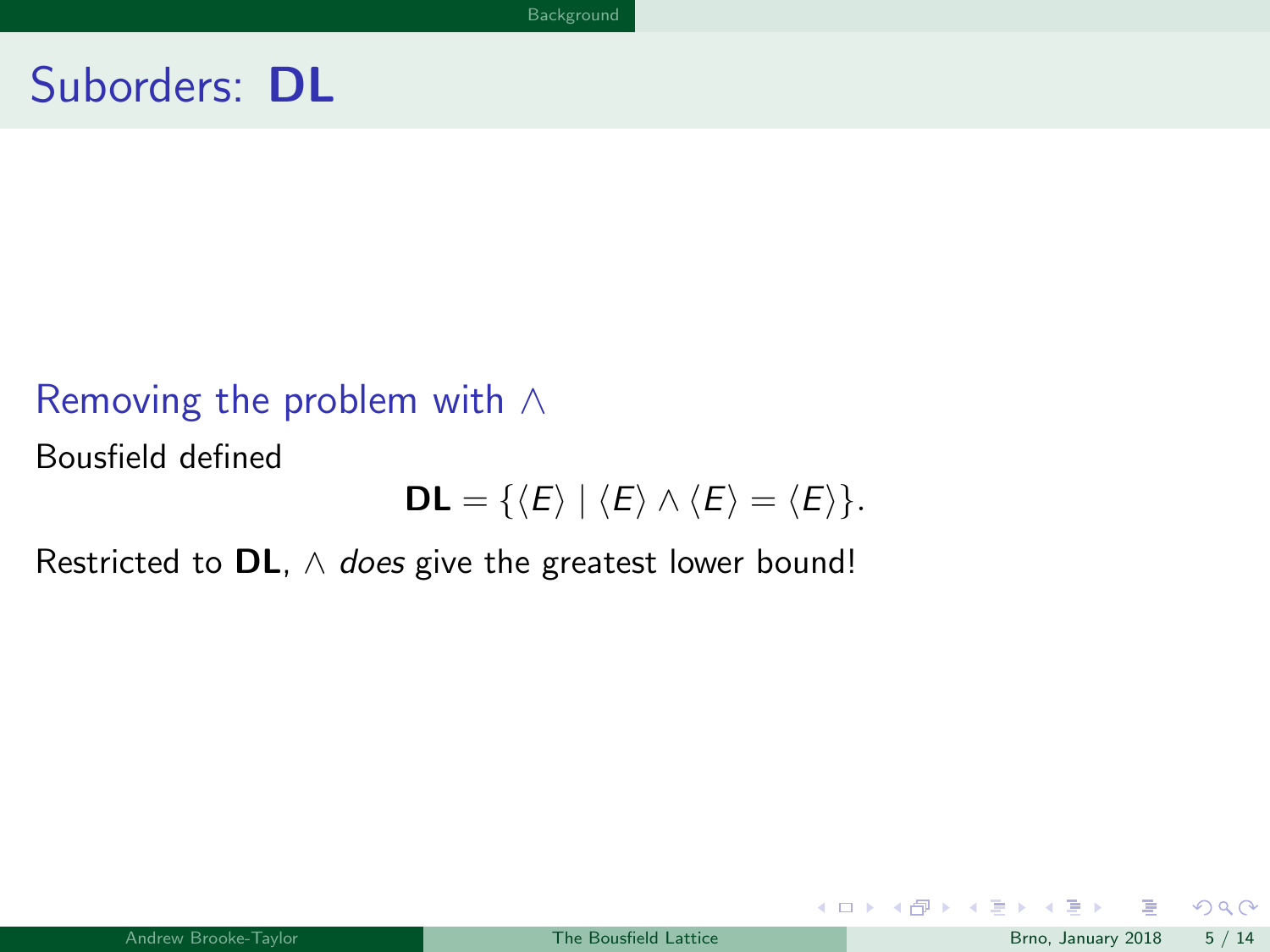#### <span id="page-10-0"></span>Lemma

 $\wedge$  respects  $\leq$ .

#### Proof.

By associativity and commutativity of  $\wedge$ : if  $\langle E_1 \rangle \leq \langle E_2 \rangle$  and  $\langle F_1 \rangle \leq \langle F_2 \rangle$ , and  $* \simeq E_2 \wedge F_2 \wedge Z$ , then

$$
\ast \simeq E_1 \wedge F_2 \wedge Z
$$
  
\simeq  $F_2 \wedge E_1 \wedge Z$ , so  
\t
$$
\ast \simeq F_1 \wedge E_1 \wedge Z
$$
  
\t
$$
\simeq E_1 \wedge F_1 \wedge Z.
$$

メロト メタト メミト

- 1

 $299$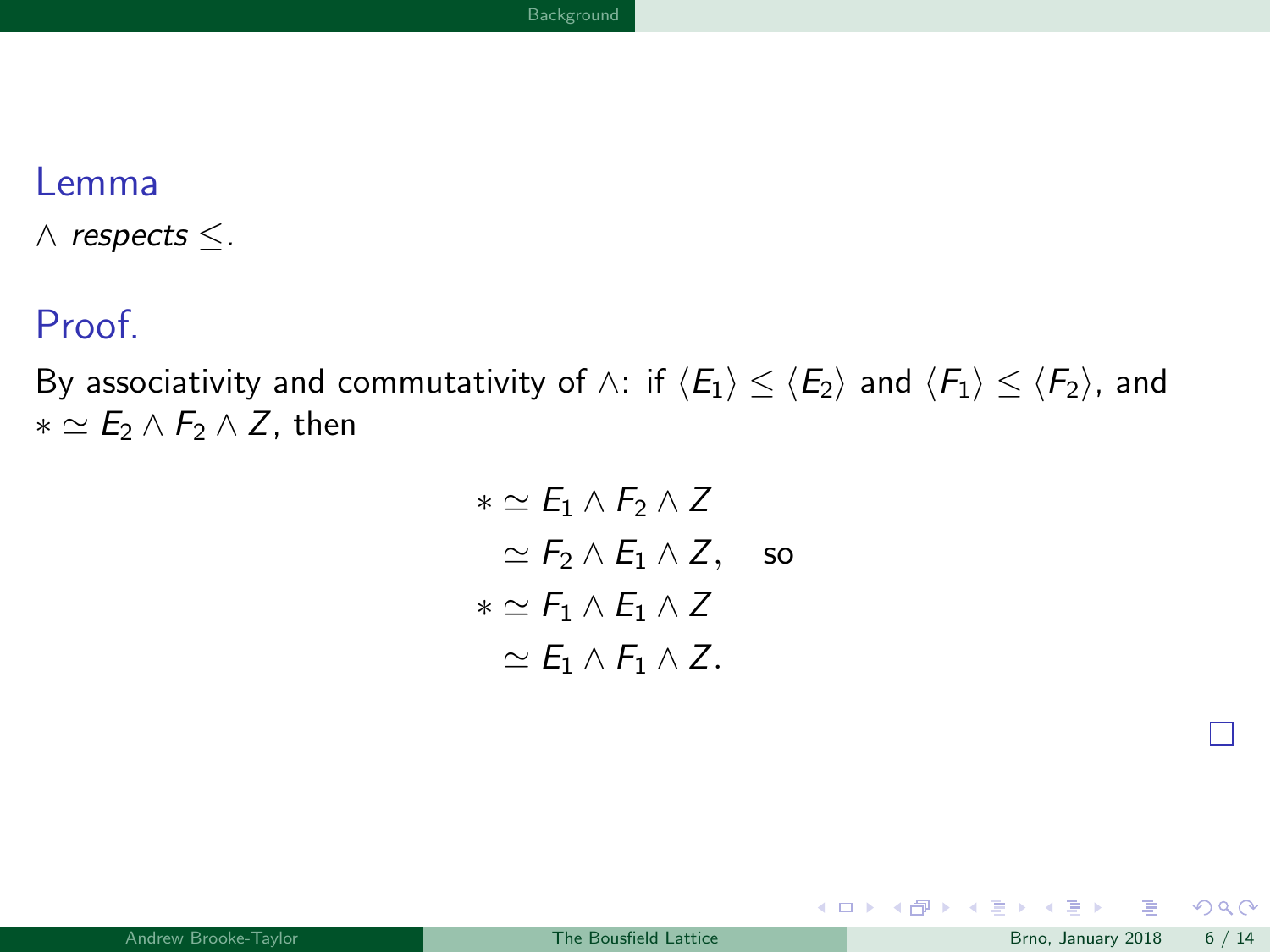#### <span id="page-11-0"></span>Lemma

 $\wedge$  respects  $\leq$ .

#### Proof.

By associativity and commutativity of  $\wedge$ : if  $\langle E_1 \rangle \leq \langle E_2 \rangle$  and  $\langle F_1 \rangle \leq \langle F_2 \rangle$ , and  $* \simeq E_2 \wedge F_2 \wedge Z$ , then

$$
\ast \simeq E_1 \wedge F_2 \wedge Z
$$
  
\simeq  $F_2 \wedge E_1 \wedge Z$ , so  
\t
$$
\ast \simeq F_1 \wedge E_1 \wedge Z
$$
  
\t
$$
\simeq E_1 \wedge F_1 \wedge Z.
$$

So in DL, if  $\langle E \rangle \le \langle F_1 \rangle$  and  $\langle E \rangle \le \langle F_2 \rangle$ , then  $\langle E \rangle = \langle E \rangle \wedge \langle E \rangle \le \langle F_1 \rangle \wedge \langle F_2 \rangle$ .

 $4$  O  $\rightarrow$   $4$   $\overline{m}$   $\rightarrow$   $4$   $\overline{m}$   $\rightarrow$ 

П

 $\Omega$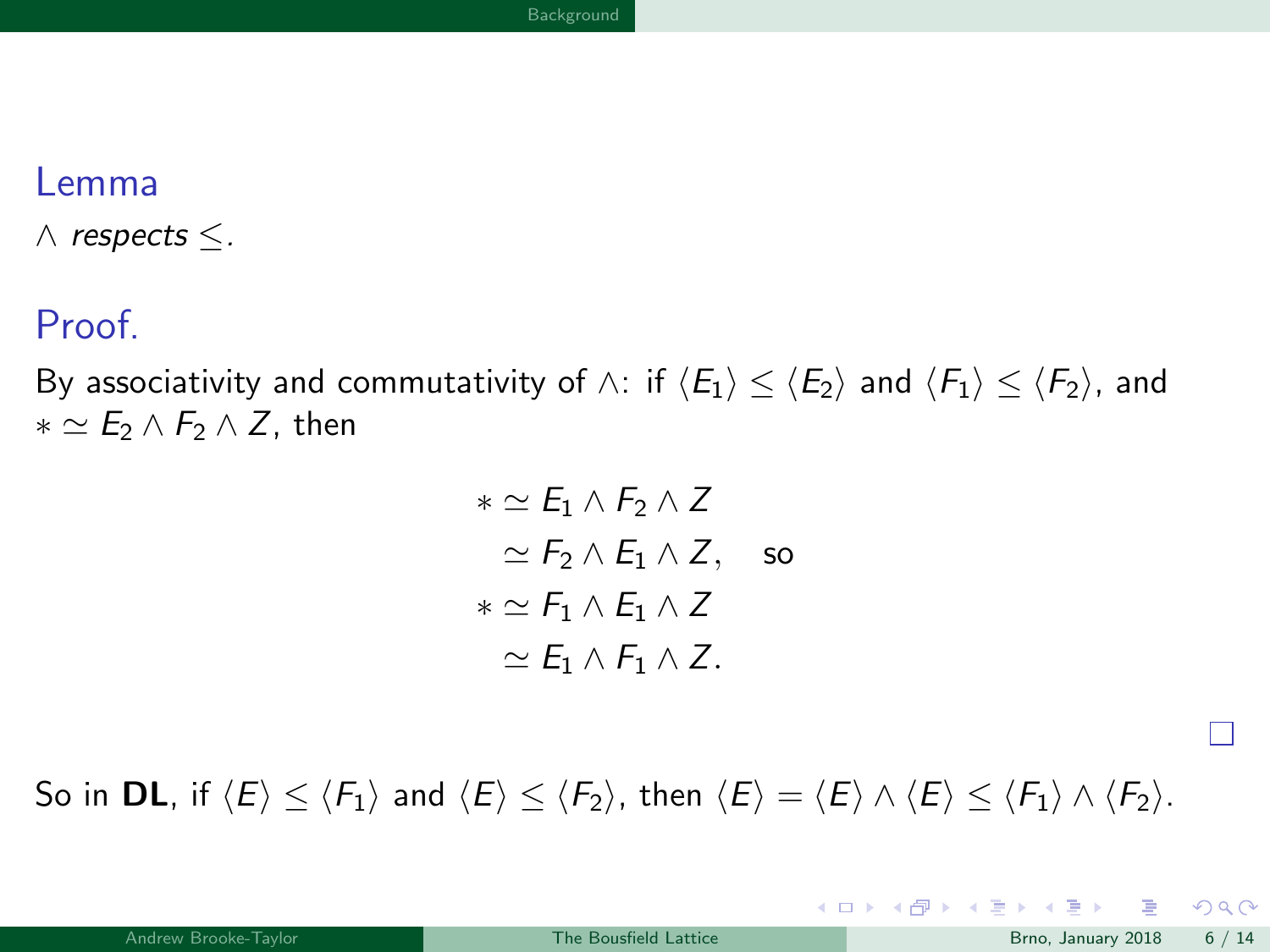#### <span id="page-12-0"></span>Removing the problem with ∧

Bousfield defined

$$
\mathsf{DL}=\{\langle E\rangle\mid\langle E\rangle\wedge\langle E\rangle=\langle E\rangle\}.
$$

Restricted to DL,  $\wedge$  does give the greatest lower bound.

 $299$ 

メロトメ 御下 メミトメ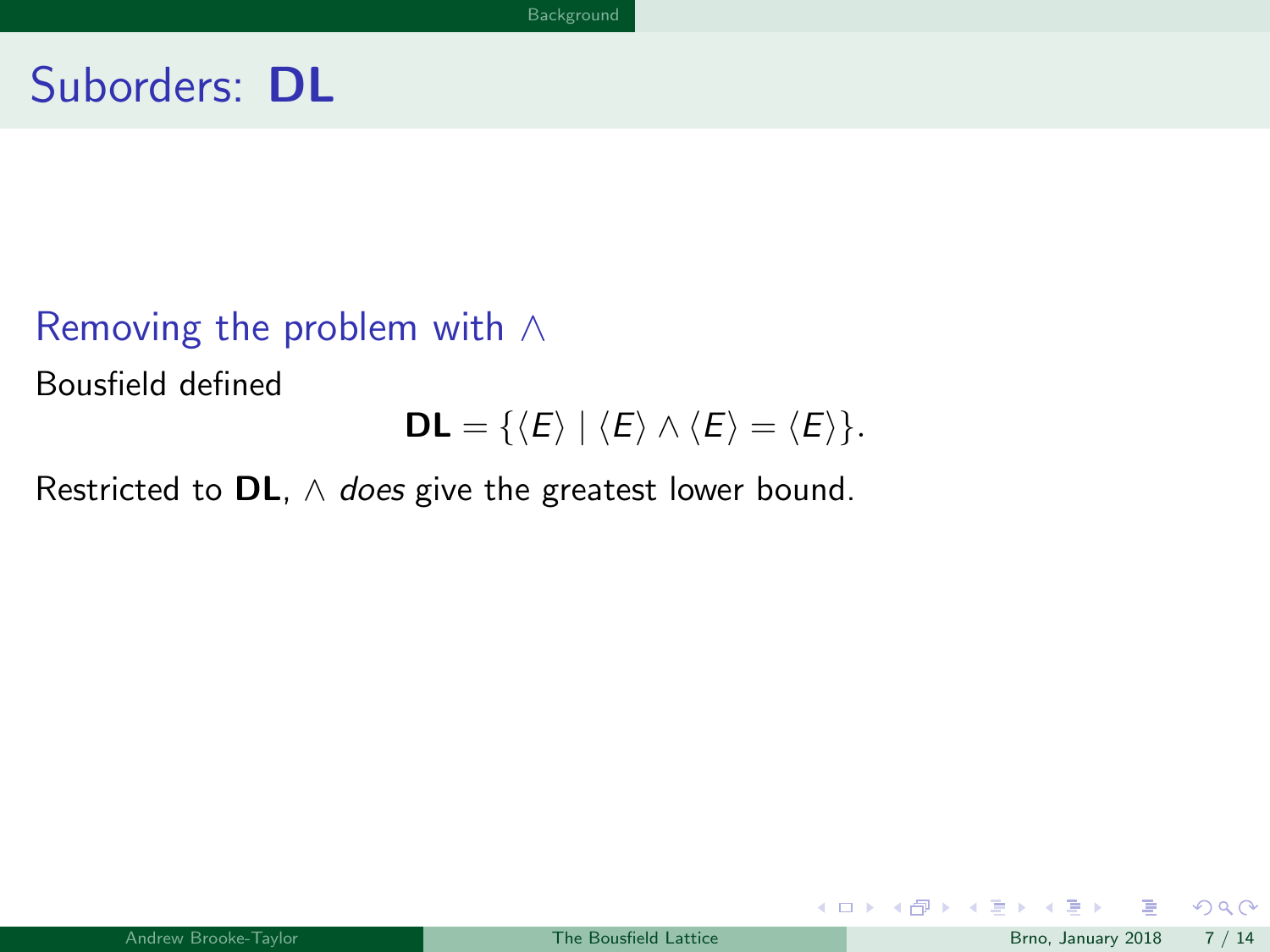#### <span id="page-13-0"></span>Removing the problem with ∧

Bousfield defined

$$
DL = \{ \langle E \rangle \mid \langle E \rangle \wedge \langle E \rangle = \langle E \rangle \}.
$$

Restricted to DL,  $\wedge$  does give the greatest lower bound.  $\vee$  still gives least upper bound, so  $(DL, \vee, \wedge, \langle S \rangle, \langle * \rangle)$  is a lattice; moreover, it is a distributive lattice.

 $\Omega$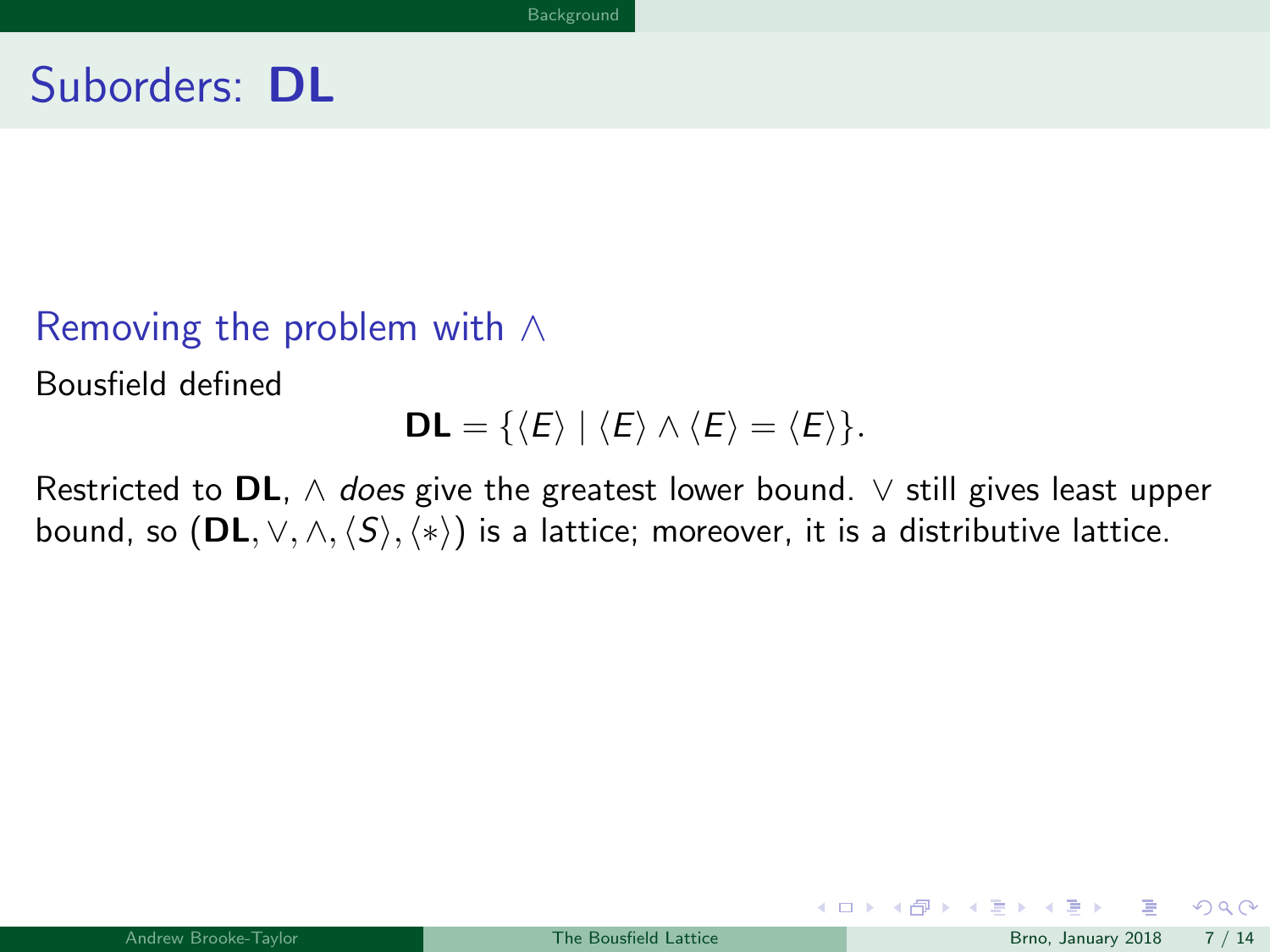#### <span id="page-14-0"></span>Removing the problem with ∧

Bousfield defined

$$
DL = \{ \langle E \rangle \mid \langle E \rangle \wedge \langle E \rangle = \langle E \rangle \}.
$$

Restricted to DL,  $\wedge$  does give the greatest lower bound.  $\vee$  still gives least upper bound, so  $(DL, \vee, \wedge, \langle S \rangle, \langle * \rangle)$  is a lattice; moreover, it is a distributive lattice.

This is a reasonable suborder to consider from an algebraic topology perspective: for example, every ring spectrum lies in **DL**.

 $\Omega$ 

 $\left\{ \begin{array}{ccc} \square & \rightarrow & \left\{ \bigcap \mathbb{P} \right\} & \left\{ \begin{array}{ccc} \square & \rightarrow & \left\{ \end{array} \right\} \end{array} \right.$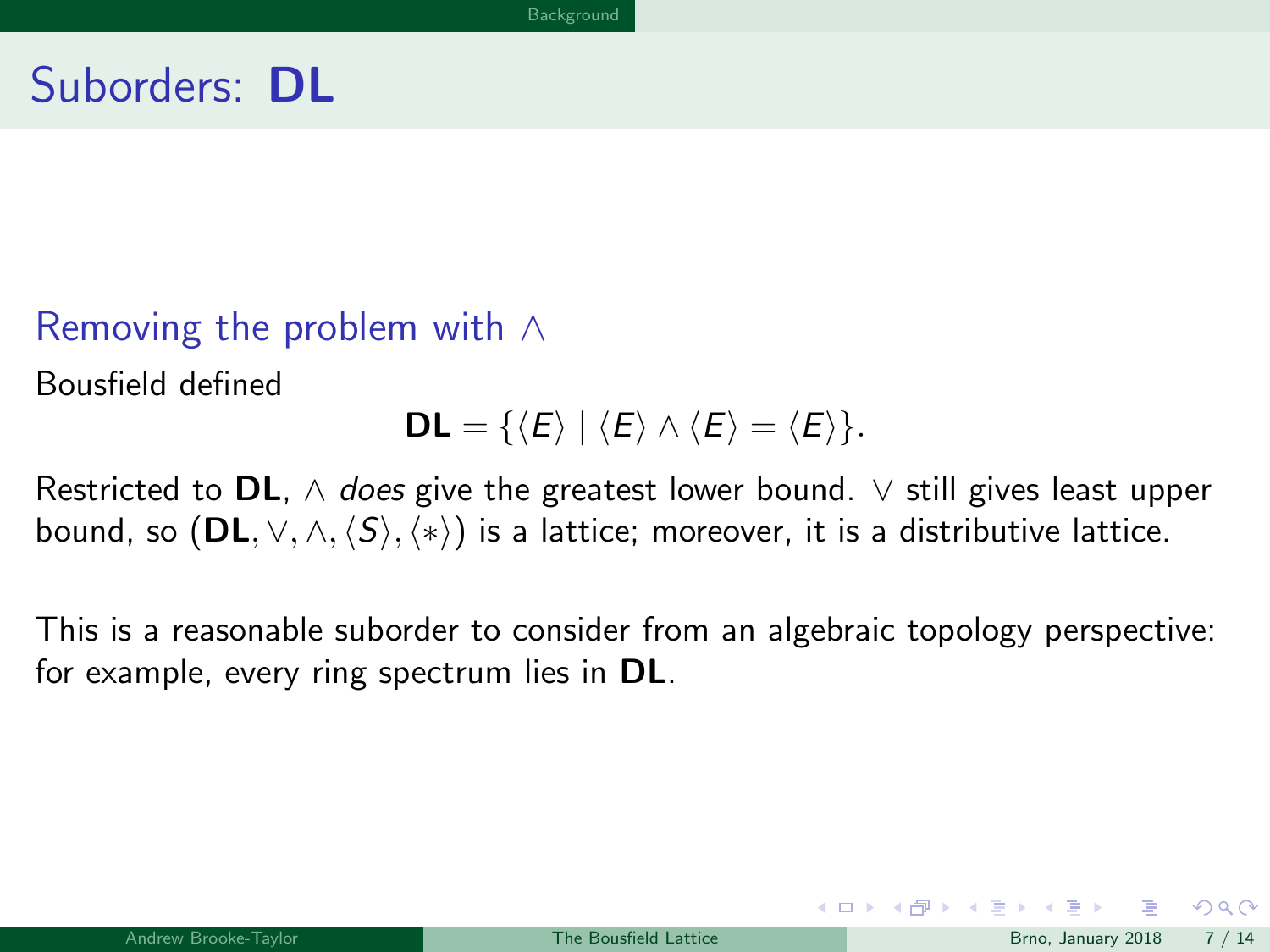<span id="page-15-0"></span>Since B is a complete lattice, there is is a natural pseudocomplementation operation defined using ∧:

$$
a\langle X\rangle=\bigvee\{\langle Z\rangle\mid\langle X\rangle\wedge\langle Z\rangle\simeq\langle*\rangle\}.
$$

舌

 $299$ 

メロトメ 御下 メミトメ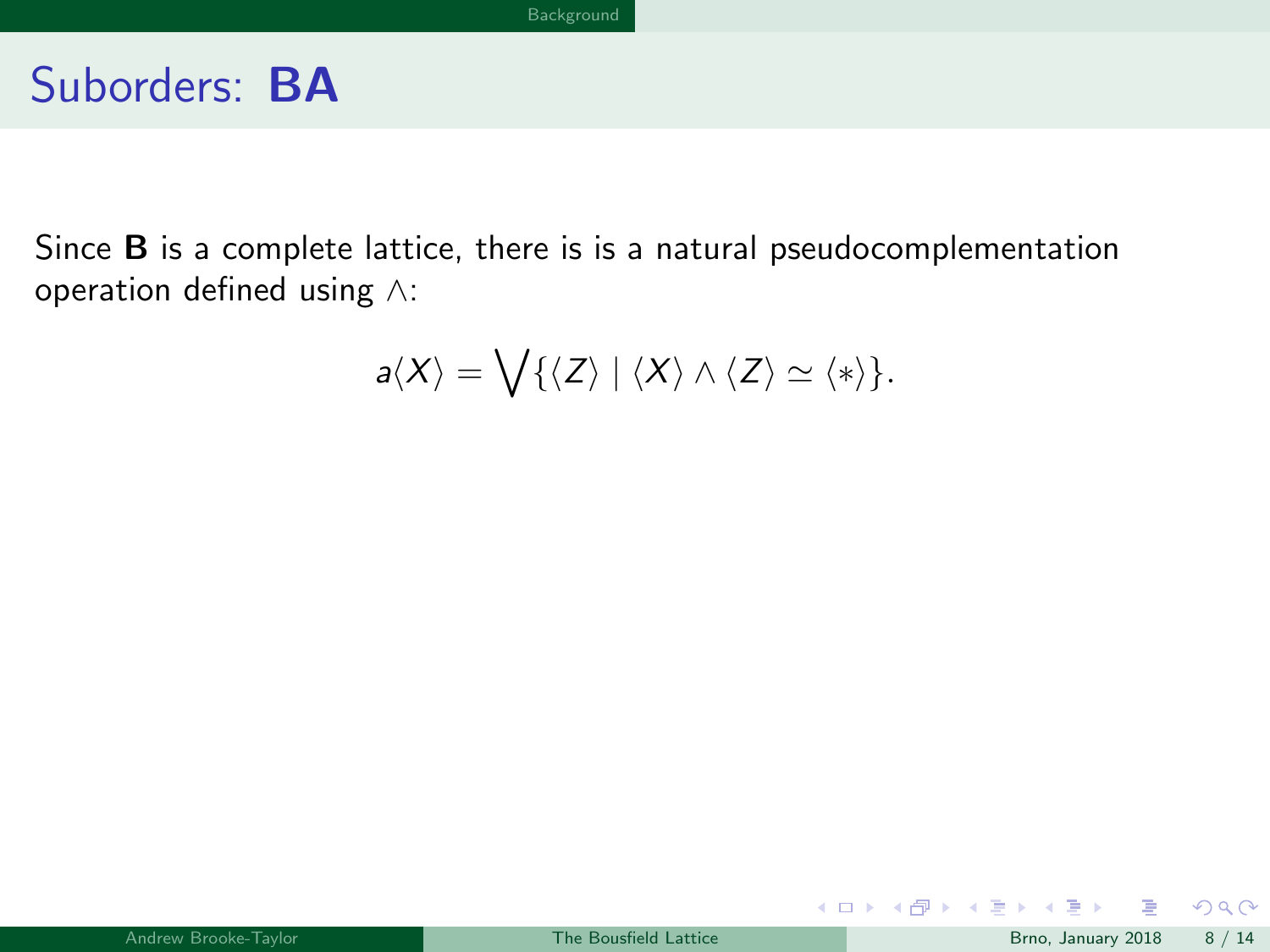<span id="page-16-0"></span>Since B is a complete lattice, there is is a natural pseudocomplementation operation defined using ∧:

$$
a\langle X\rangle = \bigvee \{\langle Z\rangle \mid \langle X\rangle \wedge \langle Z\rangle \simeq \langle *\rangle\}.
$$

 $\bullet$  a is order-reversing

 $QQ$ 

メロメ メタメ メミメス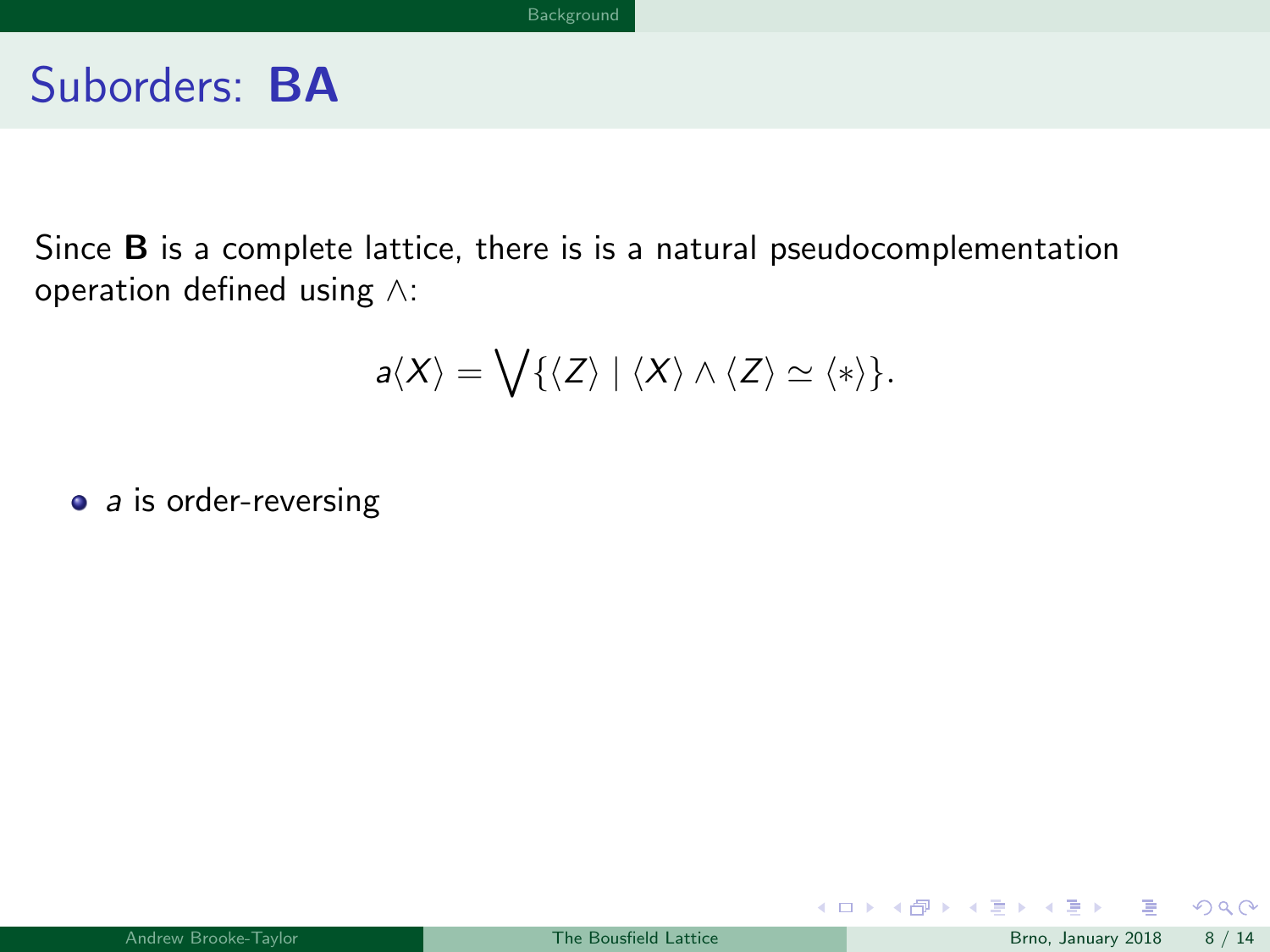<span id="page-17-0"></span>Since B is a complete lattice, there is is a natural pseudocomplementation operation defined using ∧:

$$
a\langle X\rangle = \bigvee \{\langle Z\rangle \mid \langle X\rangle \wedge \langle Z\rangle \simeq \langle *\rangle\}.
$$

- a is order-reversing
- $a\langle X\rangle \wedge X = \langle * \rangle$

 $299$ 

メロトメ 御下 メミトメ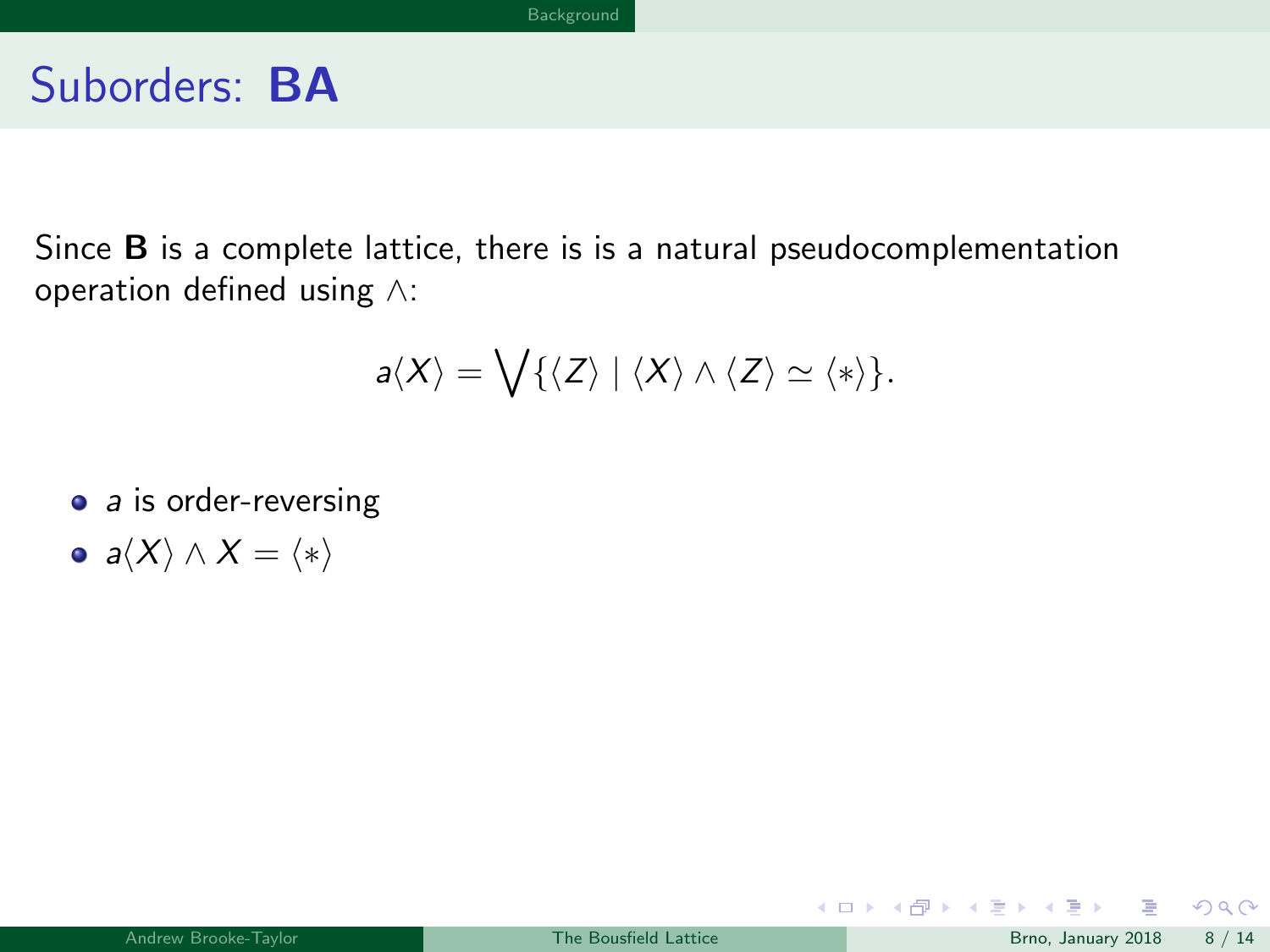<span id="page-18-0"></span>Since B is a complete lattice, there is is a natural pseudocomplementation operation defined using ∧:

$$
a\langle X\rangle = \bigvee \{\langle Z\rangle \mid \langle X\rangle \wedge \langle Z\rangle \simeq \langle *\rangle\}.
$$

- a is order-reversing
- $a\langle X\rangle \wedge X = \langle * \rangle$
- $a^2$  is the identity map

イロト イ押ト イヨト イ

 $299$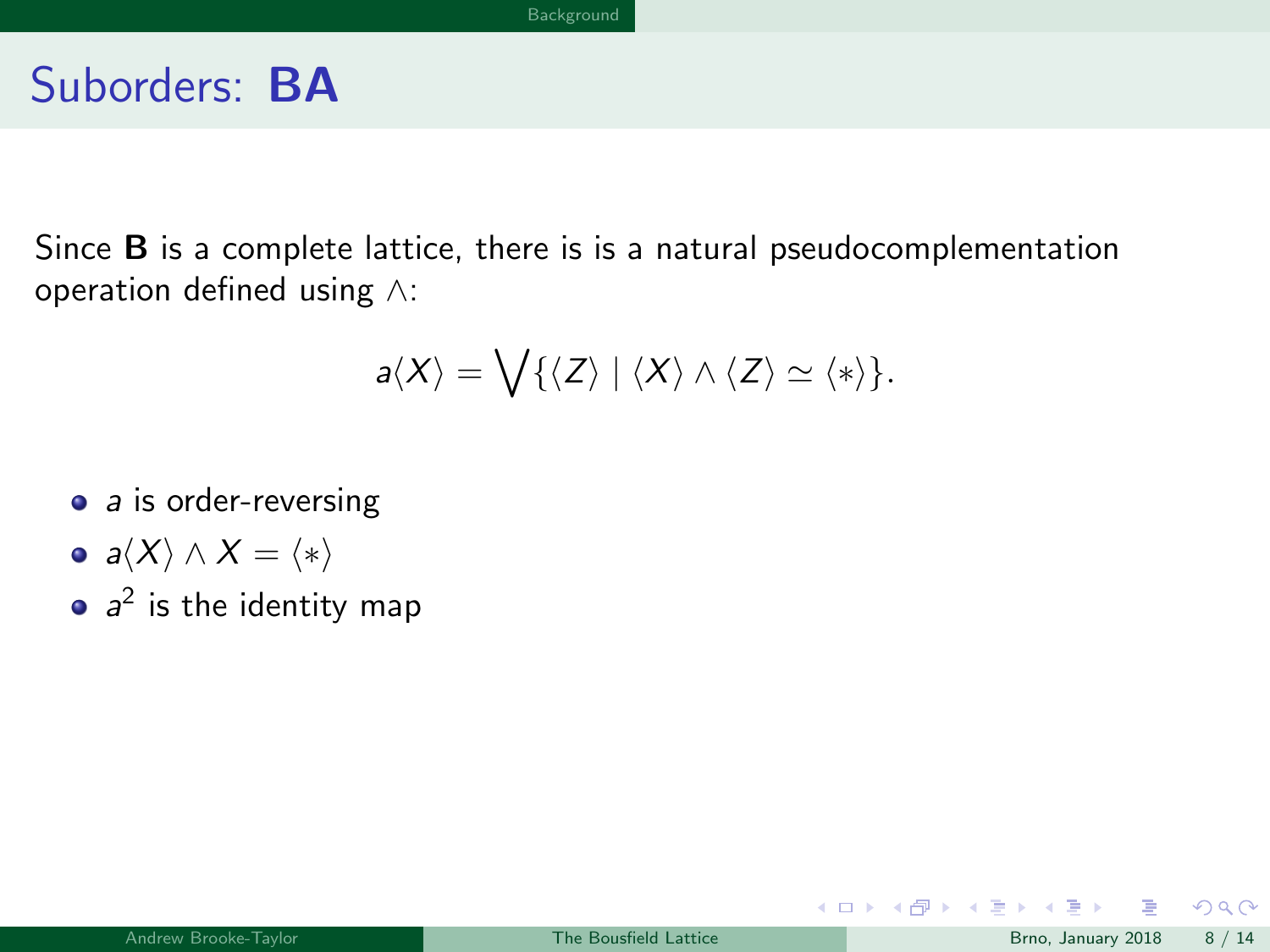<span id="page-19-0"></span>Since B is a complete lattice, there is is a natural pseudocomplementation operation defined using ∧:

$$
a\langle X\rangle = \bigvee \{\langle Z\rangle \mid \langle X\rangle \wedge \langle Z\rangle \simeq \langle *\rangle\}.
$$

- a is order-reversing
- $a\langle X\rangle \wedge X = \langle * \rangle$
- $a^2$  is the identity map
- but it is *not* in general the case that  $a\langle X \rangle \vee \langle X \rangle = \langle S \rangle$ .

 $\Omega$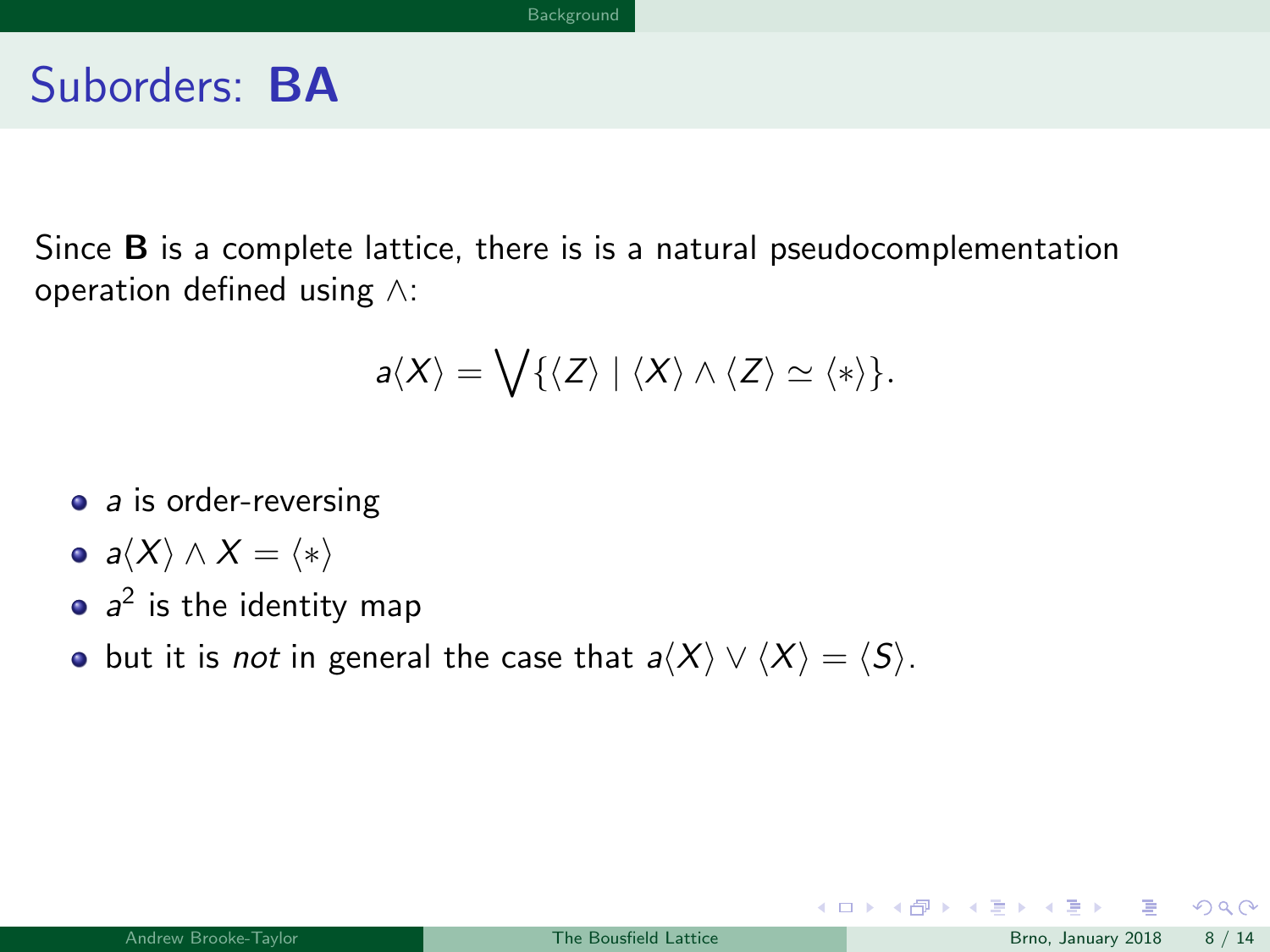<span id="page-20-0"></span>Since B is a complete lattice, there is is a natural pseudocomplementation operation defined using ∧:

$$
a\langle X\rangle=\bigvee\{\langle Z\rangle\mid\langle X\rangle\wedge\langle Z\rangle\simeq\langle*\rangle\}.
$$

- a is order-reversing
- $a\langle X\rangle \wedge X = \langle * \rangle$
- $a^2$  is the identity map
- but it is *not* in general the case that  $a\langle X \rangle \vee \langle X \rangle = \langle S \rangle$ .

Bousfield defined

$$
\mathbf{BA} = \{ \langle X \rangle \in \mathbf{B} \mid a \langle X \rangle \vee \langle X \rangle = \langle S \rangle \}.
$$

 $\Omega$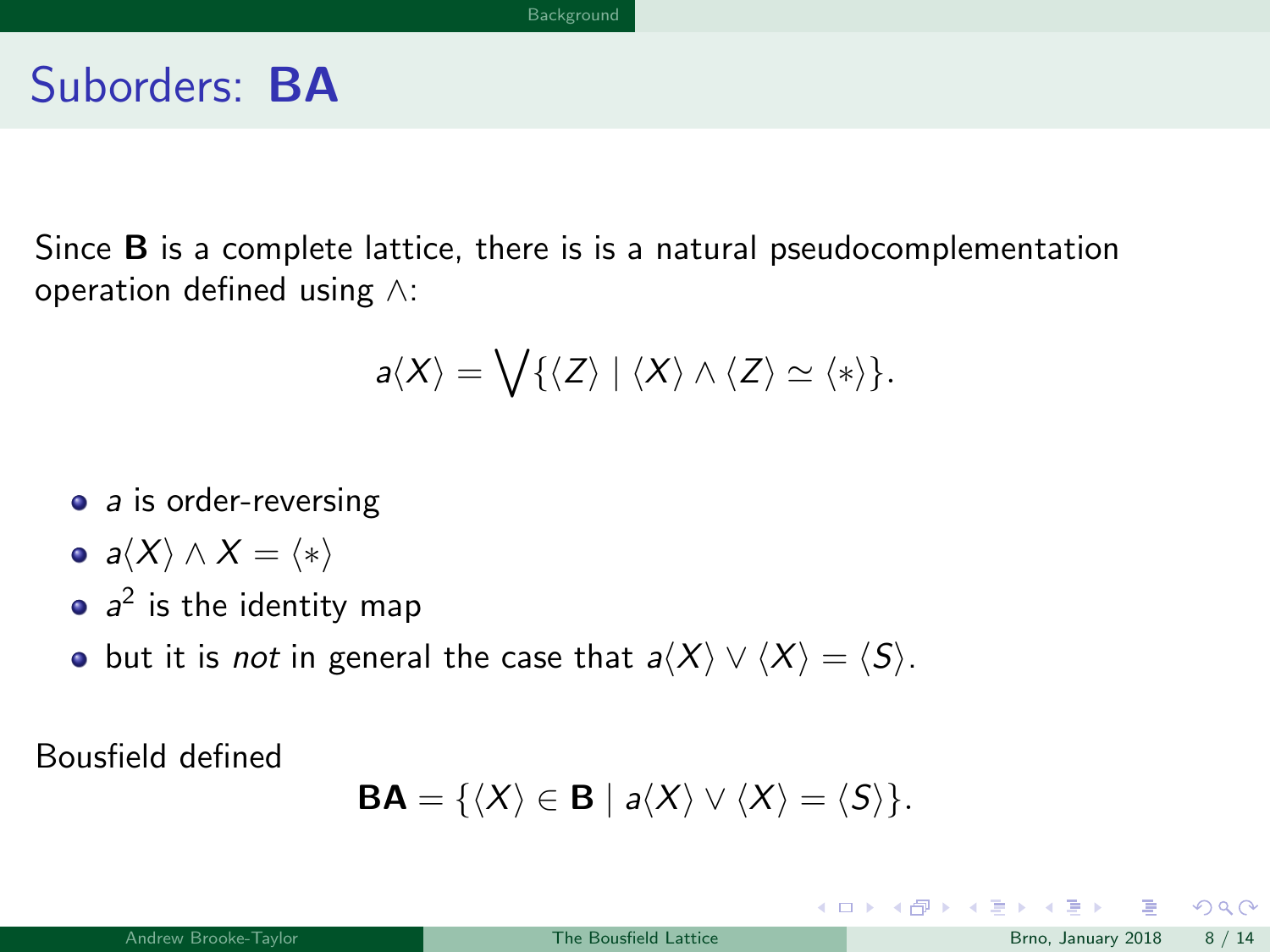<span id="page-21-0"></span> $(BA, \vee, \wedge, \langle S \rangle, \langle * \rangle, a)$  forms a Boolean algebra.

 $BA \subset DL$ , but they are not equal: for example, the Eilenberg-Maclane space of the integers HZ has Bousfield class  $\langle HZ \rangle$  in **DL**  $\smallsetminus$  **BA**. On the other hand, many reasonable spectra have classes in  $BA$ , such as the Moore specturm of any abelian group, finite CW spectra, and KO.

 $\Omega$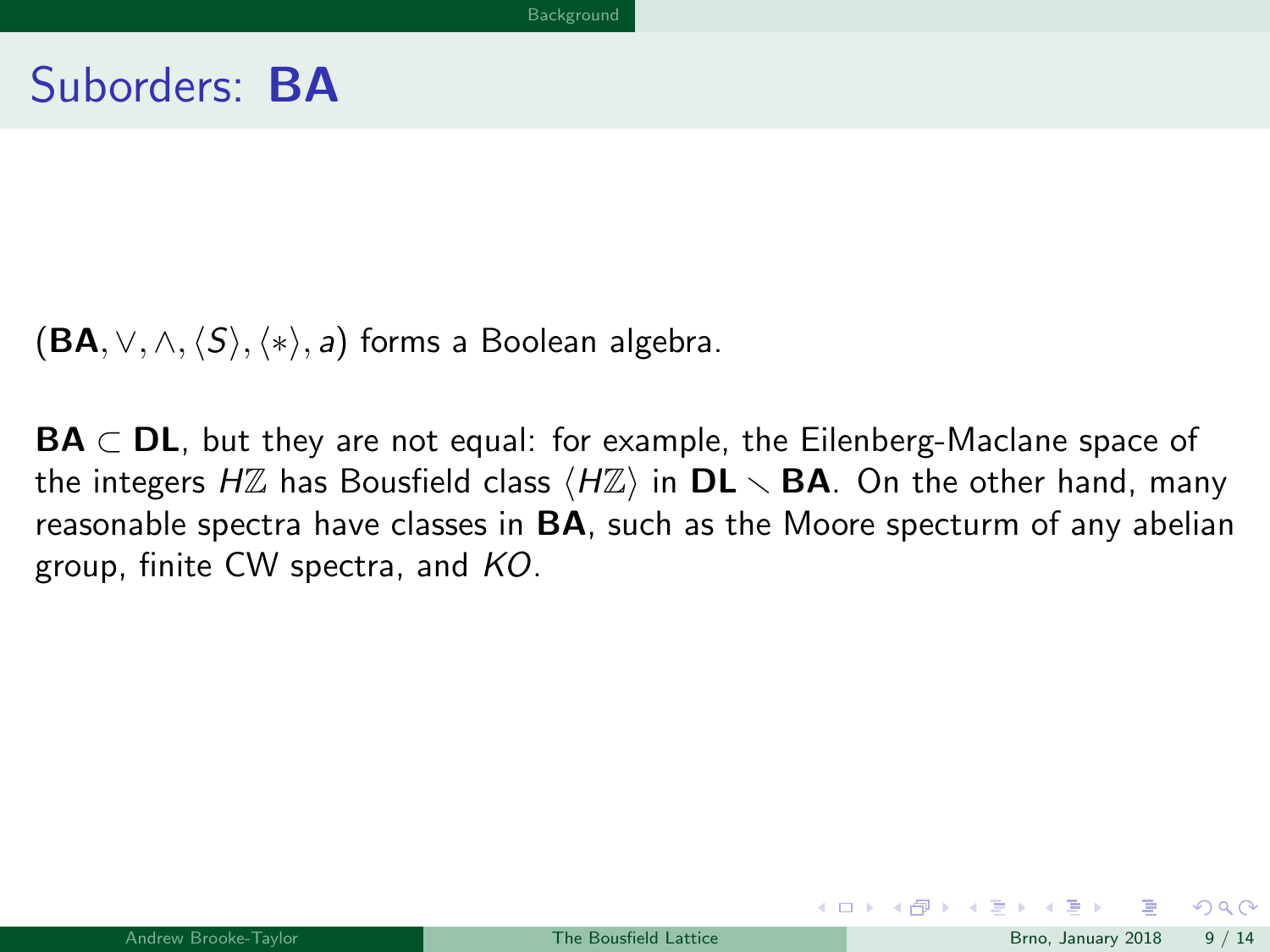<span id="page-22-0"></span> $(BA, \vee, \wedge, \langle S \rangle, \langle * \rangle, a)$  forms a Boolean algebra.

 $BA \subset DL$ , but they are not equal: for example, the Eilenberg-Maclane space of the integers HZ has Bousfield class  $\langle HZ \rangle$  in **DL**  $\smallsetminus$  **BA**. On the other hand, many reasonable spectra have classes in  $BA$ , such as the Moore specturm of any abelian group, finite CW spectra, and KO.

BA is not a complete Boolean algebra.

 $\Omega$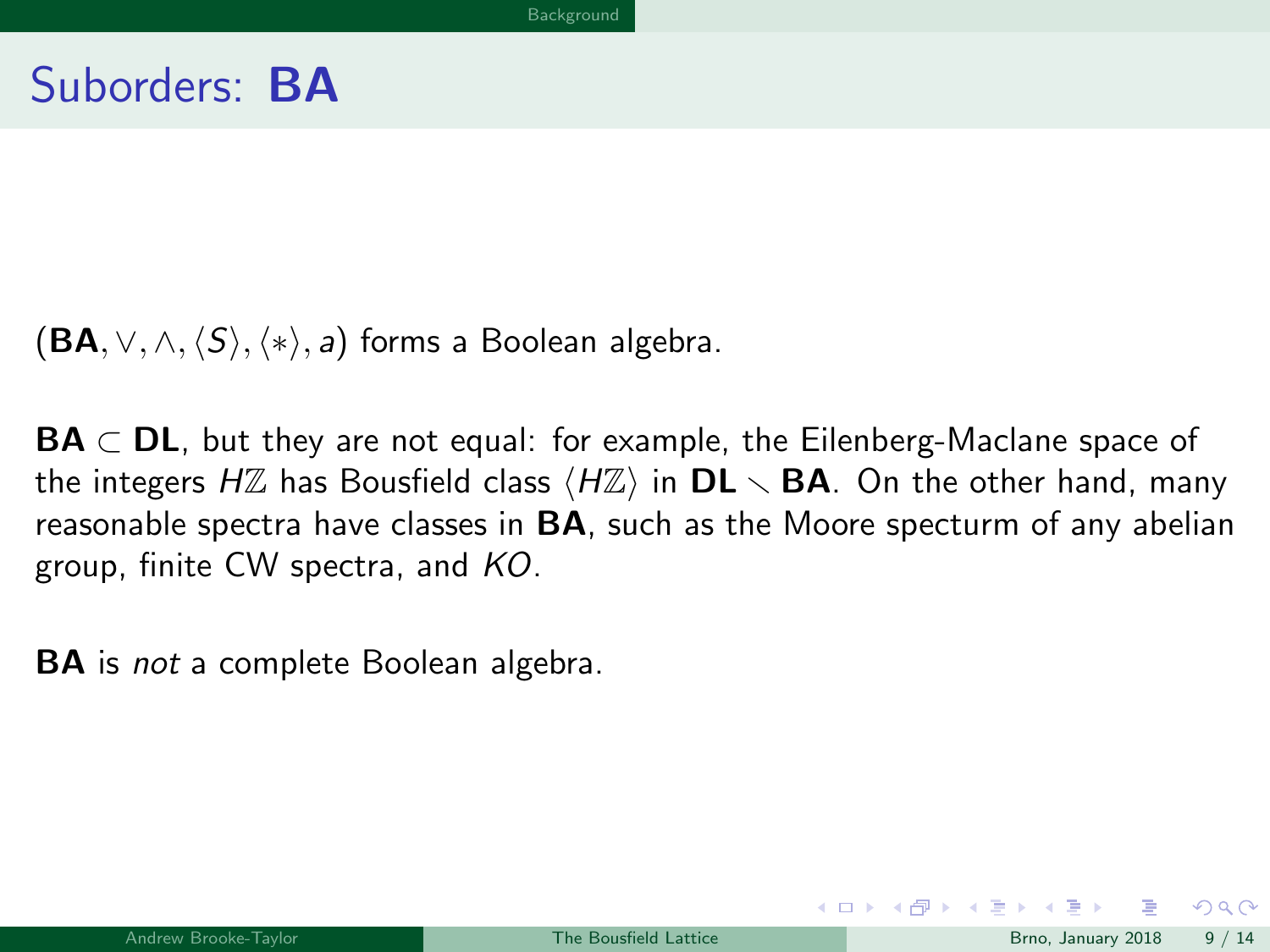<span id="page-23-0"></span>There is a natural retraction  $r$  from **B** onto **DL** (right adjoint to the inclusion):

$$
r\langle X\rangle=\bigvee\{\langle Y\rangle\in\mathsf{DL}\mid \langle Y\rangle\leq \langle X\rangle\}.
$$

 $299$ 

メロメ メ御 メメ ミメ メ ヨメ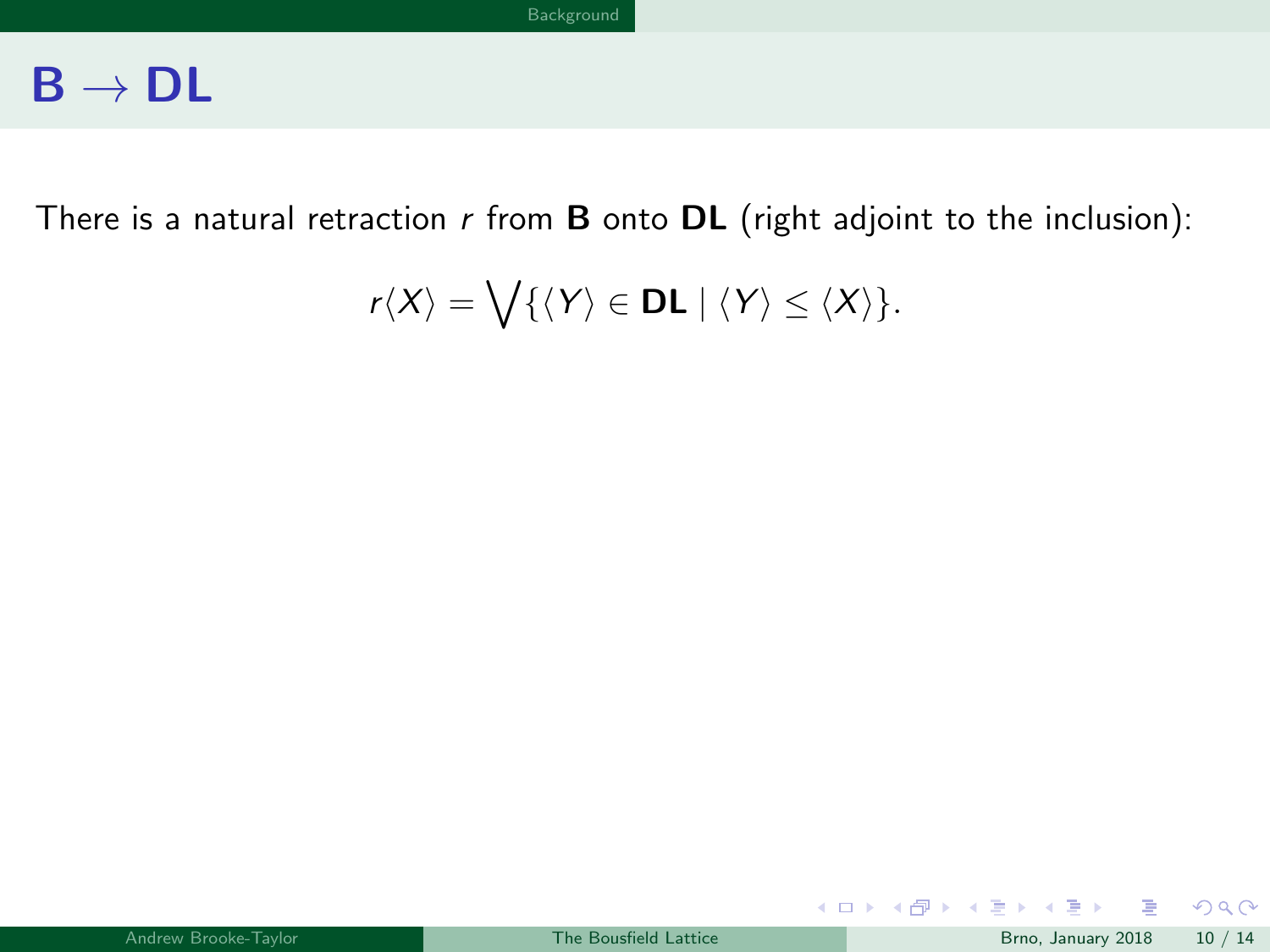<span id="page-24-0"></span>There is a natural retraction  $r$  from **B** onto **DL** (right adjoint to the inclusion):

$$
r\langle X\rangle=\bigvee\{\langle Y\rangle\in\mathsf{DL}\mid \langle Y\rangle\leq \langle X\rangle\}.
$$

So we can define a new pseudocomplementation  $A: DL \rightarrow DL$  by

 $A\langle X\rangle = ra\langle X\rangle$ .

 $QQ$ 

メロト メ御 トメ ヨ トメ ヨト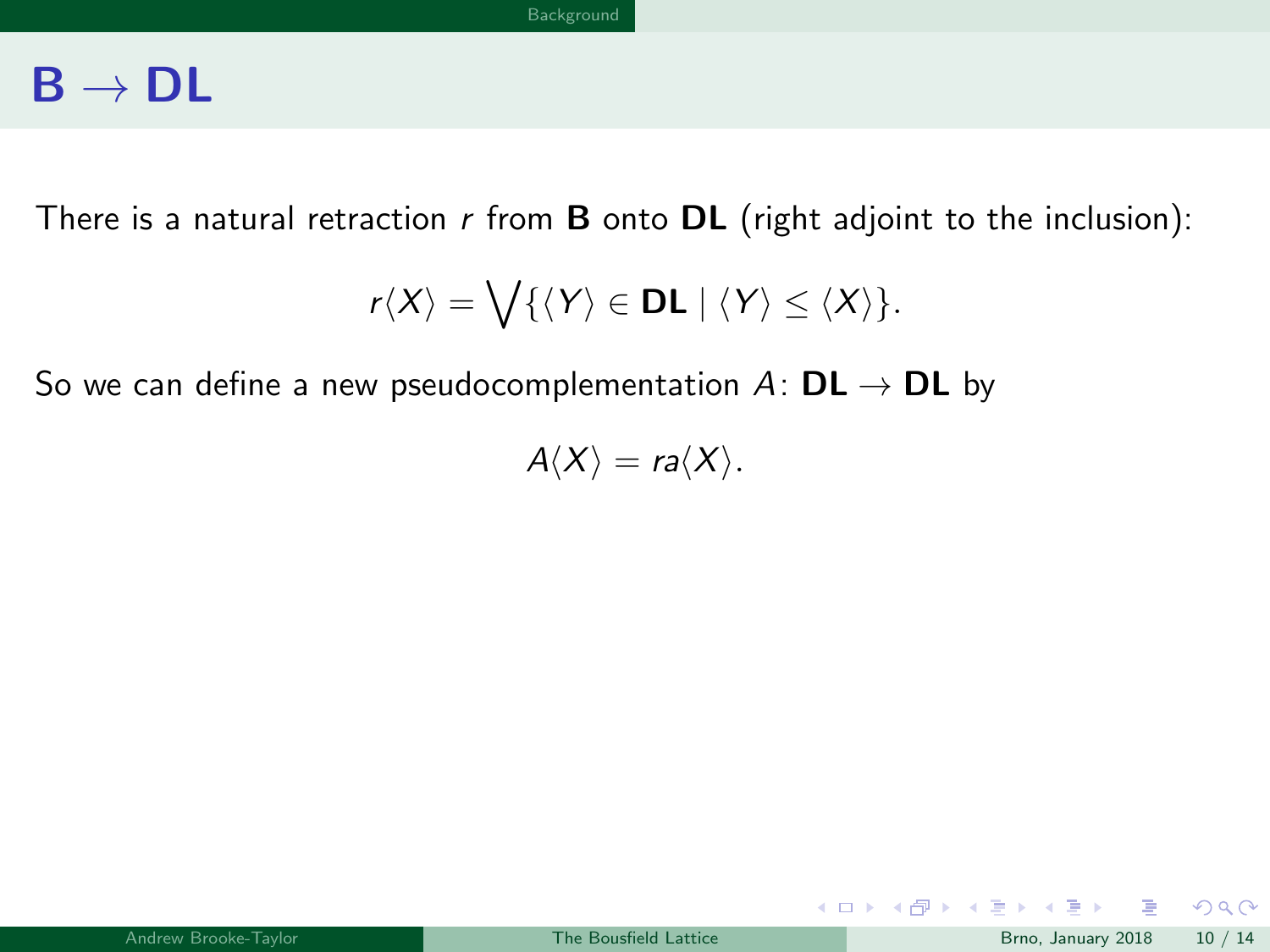<span id="page-25-0"></span>There is a natural retraction  $r$  from **B** onto **DL** (right adjoint to the inclusion):

$$
r\langle X\rangle=\bigvee\{\langle Y\rangle\in\mathsf{DL}\mid \langle Y\rangle\leq \langle X\rangle\}.
$$

So we can define a new pseudocomplementation  $A: DL \rightarrow DL$  by

 $A\langle X\rangle = ra\langle X\rangle$ .

It is known that  $A$  converts arbitrary joins to meets:

$$
A\bigvee\mathcal{X}=\bigwedge\{A\langle X\rangle\mid\langle X\rangle\in\mathcal{X}\}.
$$

 $2990$ 

メロト メ御 トメ ヨ トメ ヨト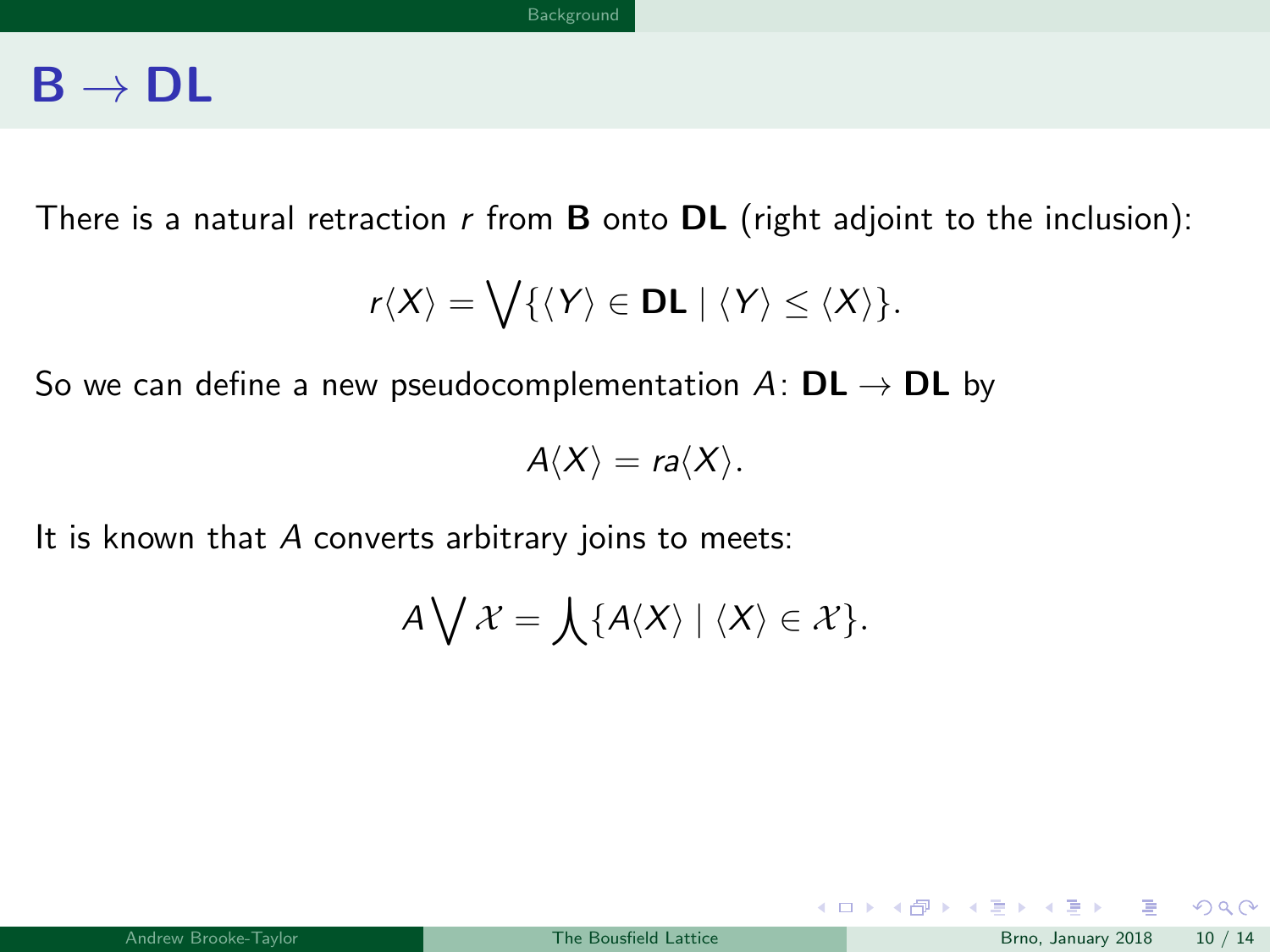<span id="page-26-0"></span>There is a natural retraction  $r$  from **B** onto **DL** (right adjoint to the inclusion):

$$
r\langle X\rangle=\bigvee\{\langle Y\rangle\in\mathsf{DL}\mid \langle Y\rangle\leq \langle X\rangle\}.
$$

So we can define a new pseudocomplementation  $A: DL \rightarrow DL$  by

 $A\langle X\rangle = ra\langle X\rangle$ .

It is known that  $A$  converts arbitrary joins to meets:

$$
A\bigvee\mathcal{X}=\bigwedge\{A\langle X\rangle\mid\langle X\rangle\in\mathcal{X}\}.
$$

However,  $A^2$  is not the identity map.

 $QQ$ 

メロメ メ御 メメ きょうぼき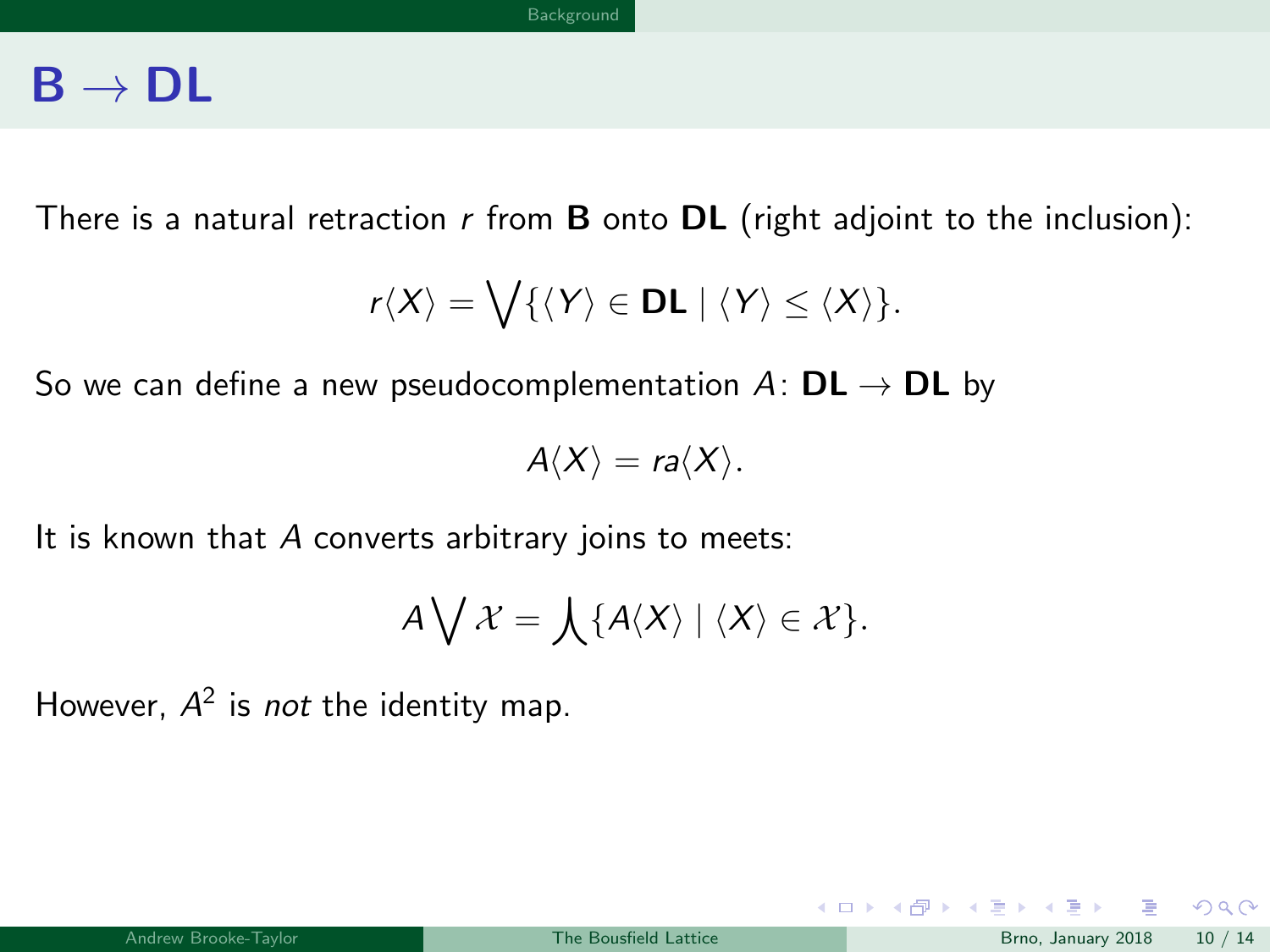<span id="page-27-0"></span>There is a natural retraction  $r$  from **B** onto **DL** (right adjoint to the inclusion):

$$
r\langle X\rangle=\bigvee\{\langle Y\rangle\in\mathsf{DL}\mid \langle Y\rangle\leq \langle X\rangle\}.
$$

So we can define a new pseudocomplementation  $A: DL \rightarrow DL$  by

 $A\langle X\rangle = ra\langle X\rangle$ .

It is known that A converts arbitrary joins to meets:

$$
A\bigvee\mathcal{X}=\bigwedge\{A\langle X\rangle\mid\langle X\rangle\in\mathcal{X}\}.
$$

However,  $A^2$  is not the identity map. So Hovey and Palmieri defined

$$
cBA = \{ \langle X \rangle \in DL \mid A^2 \langle X \rangle = \langle X \rangle \}.
$$

 $2990$ 

メロト メ御 トメ ヨ トメ ヨト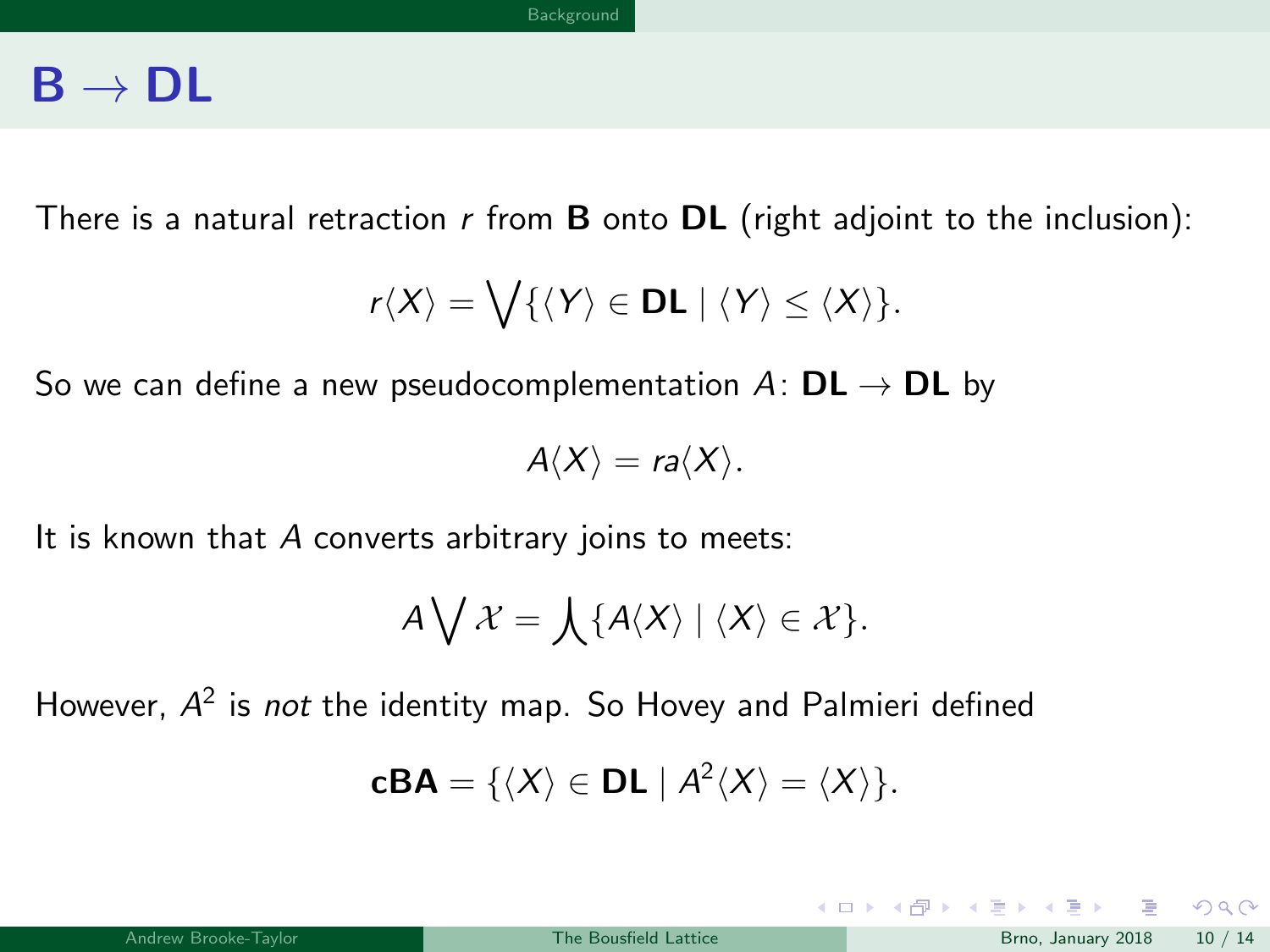<span id="page-28-0"></span>In  $\mathsf{cBA},\ \bigvee$  is no longer the least upper bound, but we can define

$$
\bigvee \mathcal{X} = A^2 \bigvee \mathcal{X}.
$$

With this definition,  $(cBA, \gamma, \land, \langle S \rangle, \langle * \rangle, A)$  is a *complete* Boolean algbera.

 $\mathbf{BA} \subset \mathbf{cBA} \subset \mathbf{DL}$ , with both inclusions known to be strict.

#### Problem:

Exhibit a concrete element of  $DL \sim cBA$ .

 $QQ$ 

K ロ > K @ > K 경 > K 경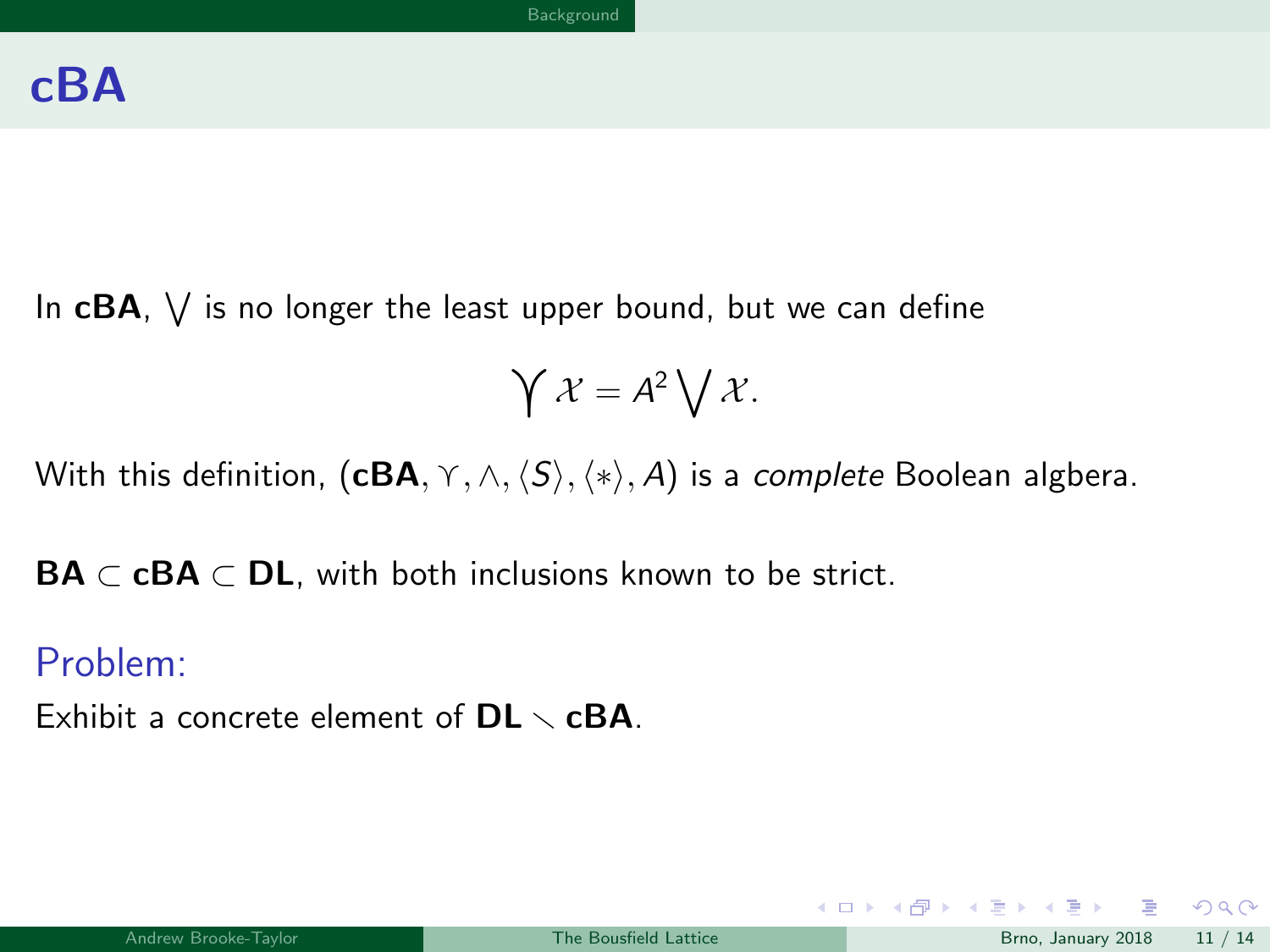<span id="page-29-0"></span>Let  $K(n)$  denote the nth Morava K-theory spectrum for  $n \in \mathbb{N}$ , and let  $K(\infty)$ denote the mod p Eilenberg-Maclane spectrum  $H\mathbb{F}_p$ . For  $S \subseteq \mathbb{N} \cup \{\infty\}$ , let  $K(S)$ denote  $\bigvee_{n\in S} K(n)$ .

 $\Omega$ 

メロト メ都 トメ ミトメ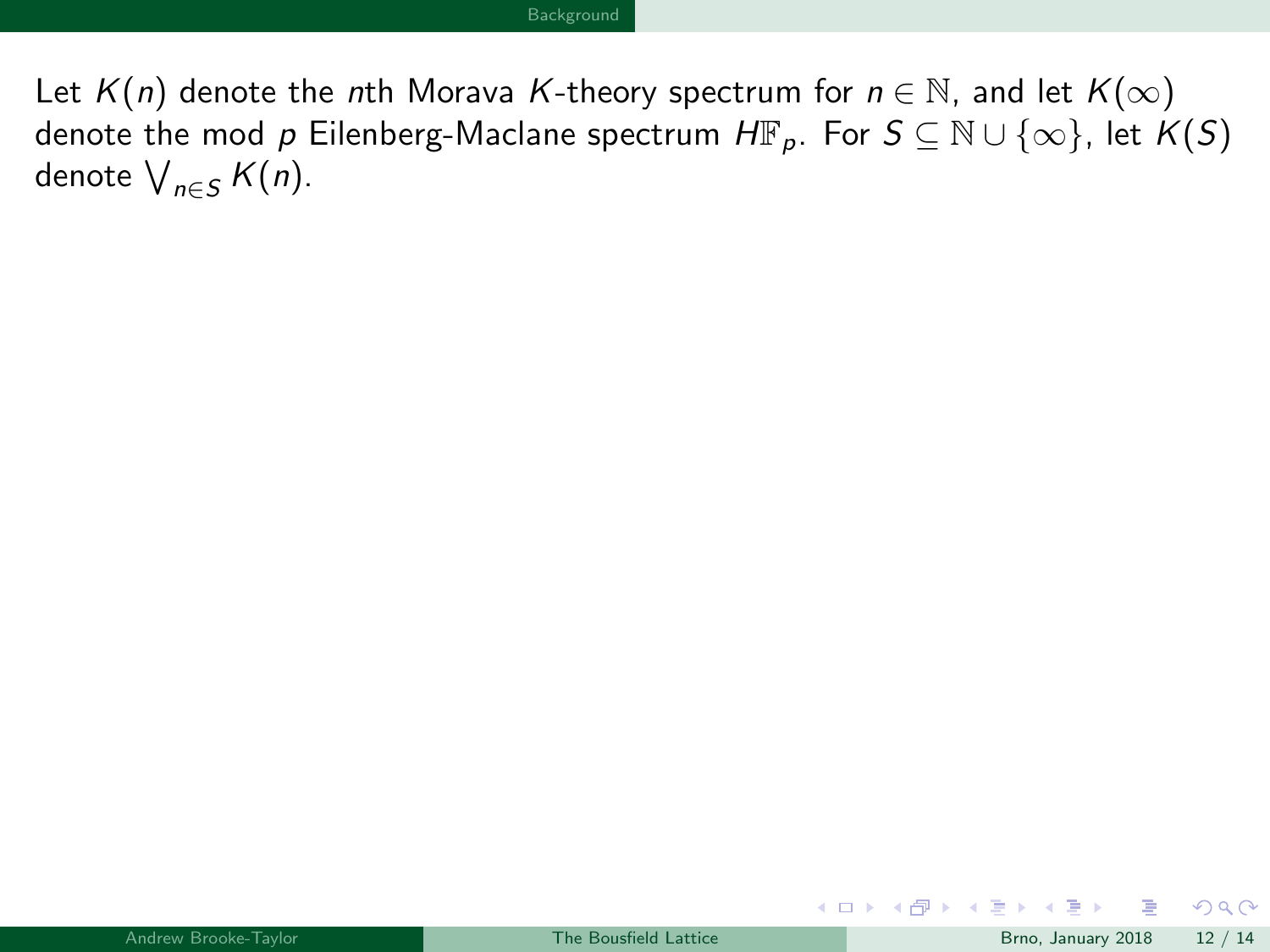<span id="page-30-0"></span>Let  $K(n)$  denote the nth Morava K-theory spectrum for  $n \in \mathbb{N}$ , and let  $K(\infty)$ denote the mod p Eilenberg-Maclane spectrum  $H\mathbb{F}_p$ . For  $S \subseteq \mathbb{N} \cup \{\infty\}$ , let  $K(S)$ denote  $\bigvee_{n\in S} K(n)$ .

Theorem (B-T, Löwe, & Richter)

For any coinfinite  $S \subset \mathbb{N} \cup \{\infty\}$  with  $\infty \in S$ ,  $K(S) \in \mathbf{DL} \setminus \mathbf{cBA}$ .

 $\Omega$ 

メロト メタト メミトメ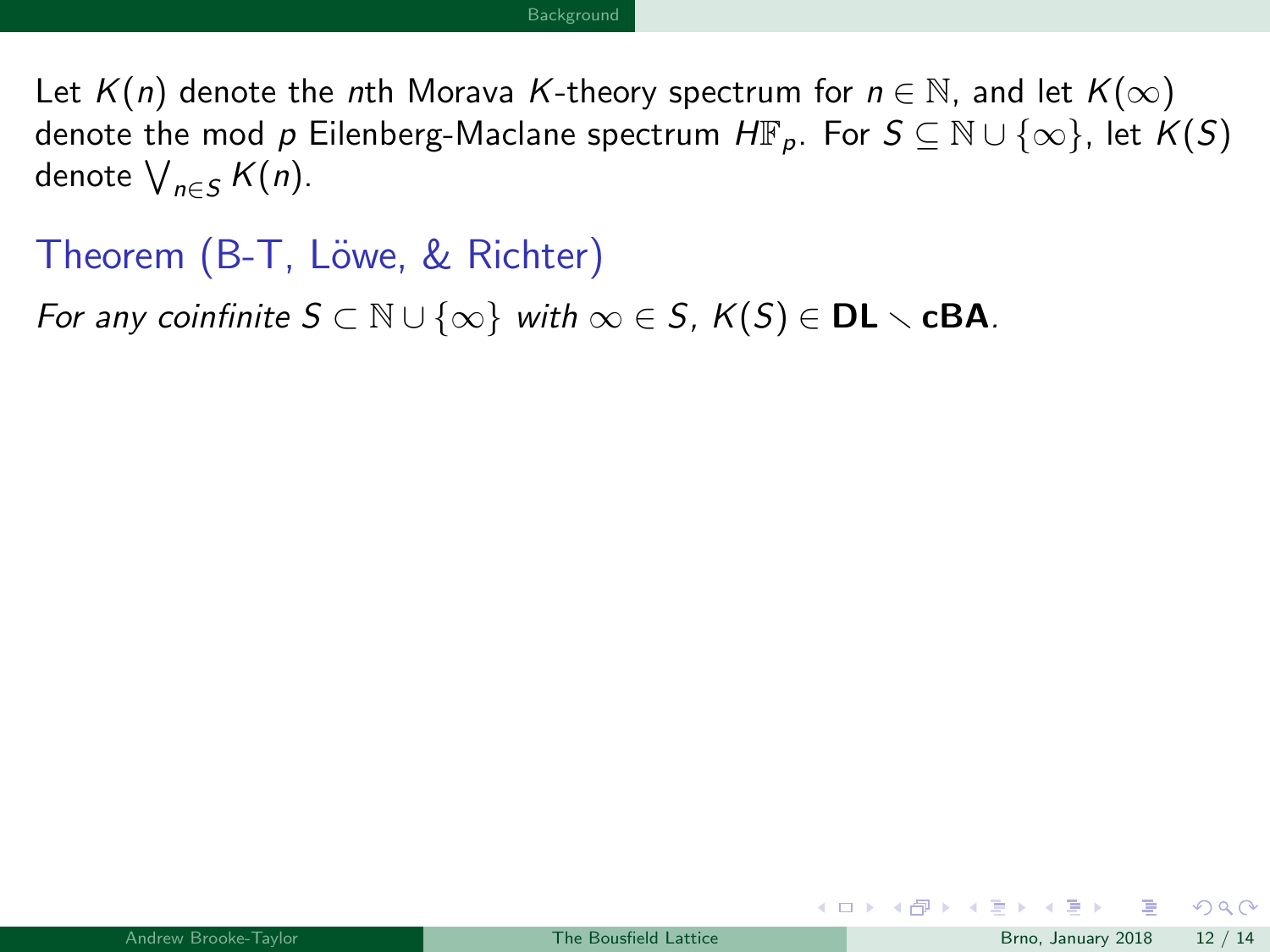<span id="page-31-0"></span>Let  $K(n)$  denote the nth Morava K-theory spectrum for  $n \in \mathbb{N}$ , and let  $K(\infty)$ denote the mod p Eilenberg-Maclane spectrum  $H\mathbb{F}_p$ . For  $S \subseteq \mathbb{N} \cup \{\infty\}$ , let  $K(S)$ denote  $\bigvee_{n\in S} K(n)$ .

Theorem (B-T, Löwe, & Richter)

For any coinfinite  $S \subset \mathbb{N} \cup \{\infty\}$  with  $\infty \in S$ ,  $K(S) \in \mathbf{DL} \setminus \mathbf{cBA}$ .

#### **Corollary**

There are at least  $2^{\aleph_0}$  elements of  $DL \setminus cBA$ .

 $\Omega$ 

**K ロ ▶ | K 伺 ▶ | K ヨ ▶**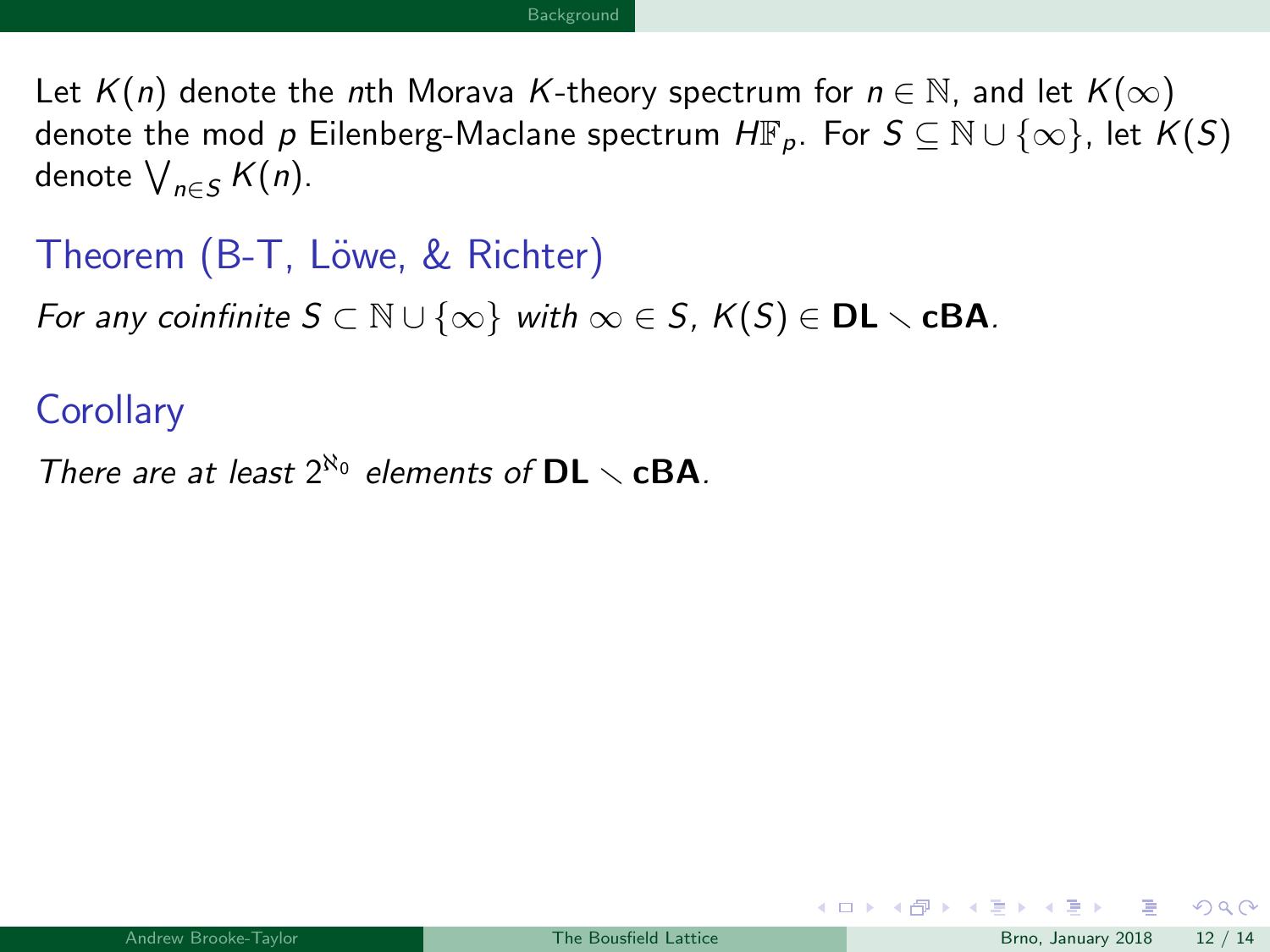<span id="page-32-0"></span>Let  $K(n)$  denote the nth Morava K-theory spectrum for  $n \in \mathbb{N}$ , and let  $K(\infty)$ denote the mod p Eilenberg-Maclane spectrum  $H\mathbb{F}_p$ . For  $S \subseteq \mathbb{N} \cup \{\infty\}$ , let  $K(S)$ denote  $\bigvee_{n\in S} K(n)$ .

Theorem (B-T, Löwe, & Richter)

For any coinfinite  $S \subset \mathbb{N} \cup \{\infty\}$  with  $\infty \in S$ ,  $K(S) \in \mathbf{DL} \setminus \mathbf{cBA}$ .

#### **Corollary**

There are at least  $2^{\aleph_0}$  elements of  $DL \setminus cBA$ .

#### **Corollary**

For every prime p,  $\langle H\mathbb{F}_p\rangle \in \mathsf{DL} \setminus \mathsf{cBA}$ .

 $\Omega$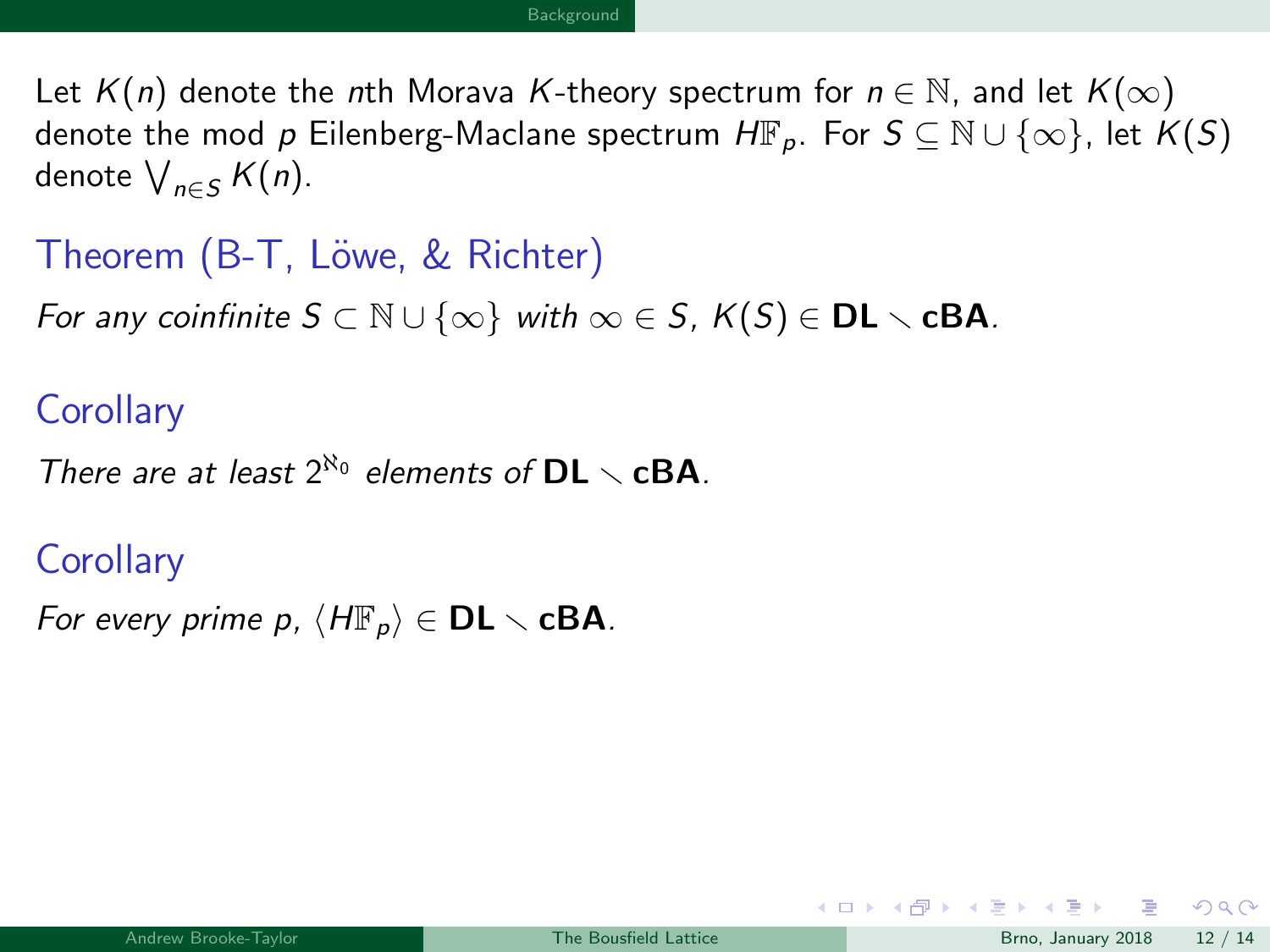<span id="page-33-0"></span>Let  $K(n)$  denote the nth Morava K-theory spectrum for  $n \in \mathbb{N}$ , and let  $K(\infty)$ denote the mod p Eilenberg-Maclane spectrum  $H\mathbb{F}_p$ . For  $S \subseteq \mathbb{N} \cup \{\infty\}$ , let  $K(S)$ denote  $\bigvee_{n\in S} K(n)$ .

```
Theorem (B-T, Löwe, & Richter)
```
For any coinfinite  $S \subset \mathbb{N} \cup \{\infty\}$  with  $\infty \in S$ ,  $K(S) \in \mathbf{DL} \setminus \mathbf{cBA}$ .

#### **Corollary**

```
There are at least 2^{\aleph_0} elements of DL \setminus cBA.
```
#### **Corollary**

```
For every prime p, \langle H\mathbb{F}_p\rangle \in \mathsf{DL} \setminus \mathsf{cBA}.
```
#### **Corollary**

For every prime p and  $n \in \mathbb{N}$ ,  $\langle H\mathbb{Z}_{(p)}\rangle$  and  $\langle BP(n)\rangle$  are in  $DL \setminus cBA$ .

 $(\langle H\mathbb{Z}_{(p)}\rangle = \langle K({0, \infty}\rangle)$  and  $\langle BP(n)\rangle = \langle K({0, \ldots, n, \infty}\rangle)\rangle$ 

 $\Omega$ 

**K ロ ト K 何 ト K ヨ ト K**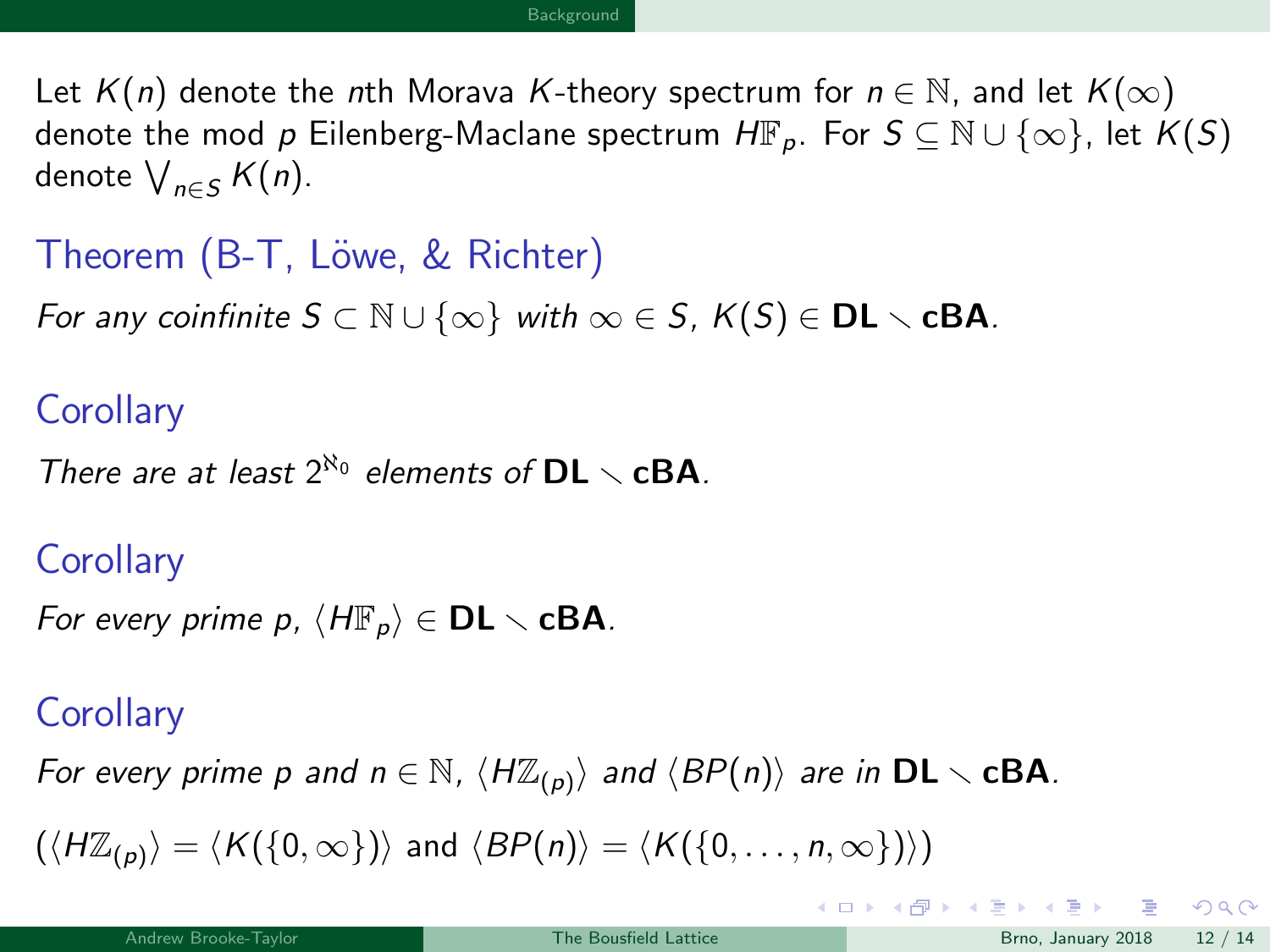<span id="page-34-0"></span>The proof rests on the following Dichotomy Lemma

Lemma

Let X and Y be spectra, and let E be a spectrum such that  $\langle E \rangle \neq \langle * \rangle$ . Suppose that the following conditions hold:

- $\bigcirc$   $\langle X \rangle \in$  DL,
- $\langle Y \rangle \in DL$ ,
- $\langle X \rangle \wedge \langle Y \rangle = \langle * \rangle,$
- $\langle E \rangle$   $\langle X \rangle$ , and
- $\langle E \rangle \leq \langle Y \rangle$ .

Then  $\langle X \rangle$  or  $\langle Y \rangle$  is not in **cBA**.

 $\Omega$ 

メロト メ押 トメミトメミ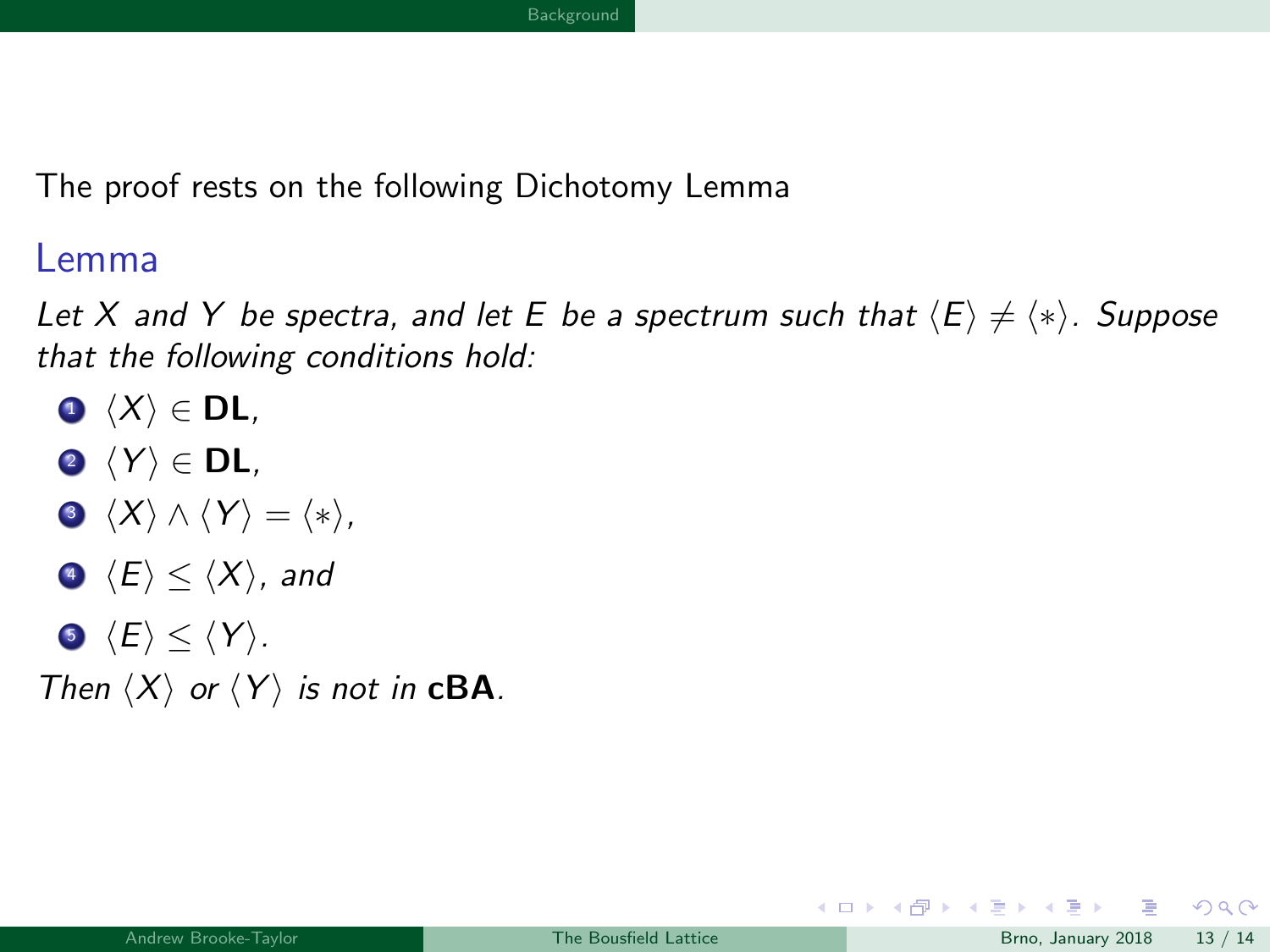<span id="page-35-0"></span>Suppose for contradiction that  $A^2\langle X\rangle = \langle X\rangle$  and  $A^2\langle Y\rangle = \langle Y\rangle.$ 

**In** 

 $299$ 

メロトメ 倒下 メミトメミ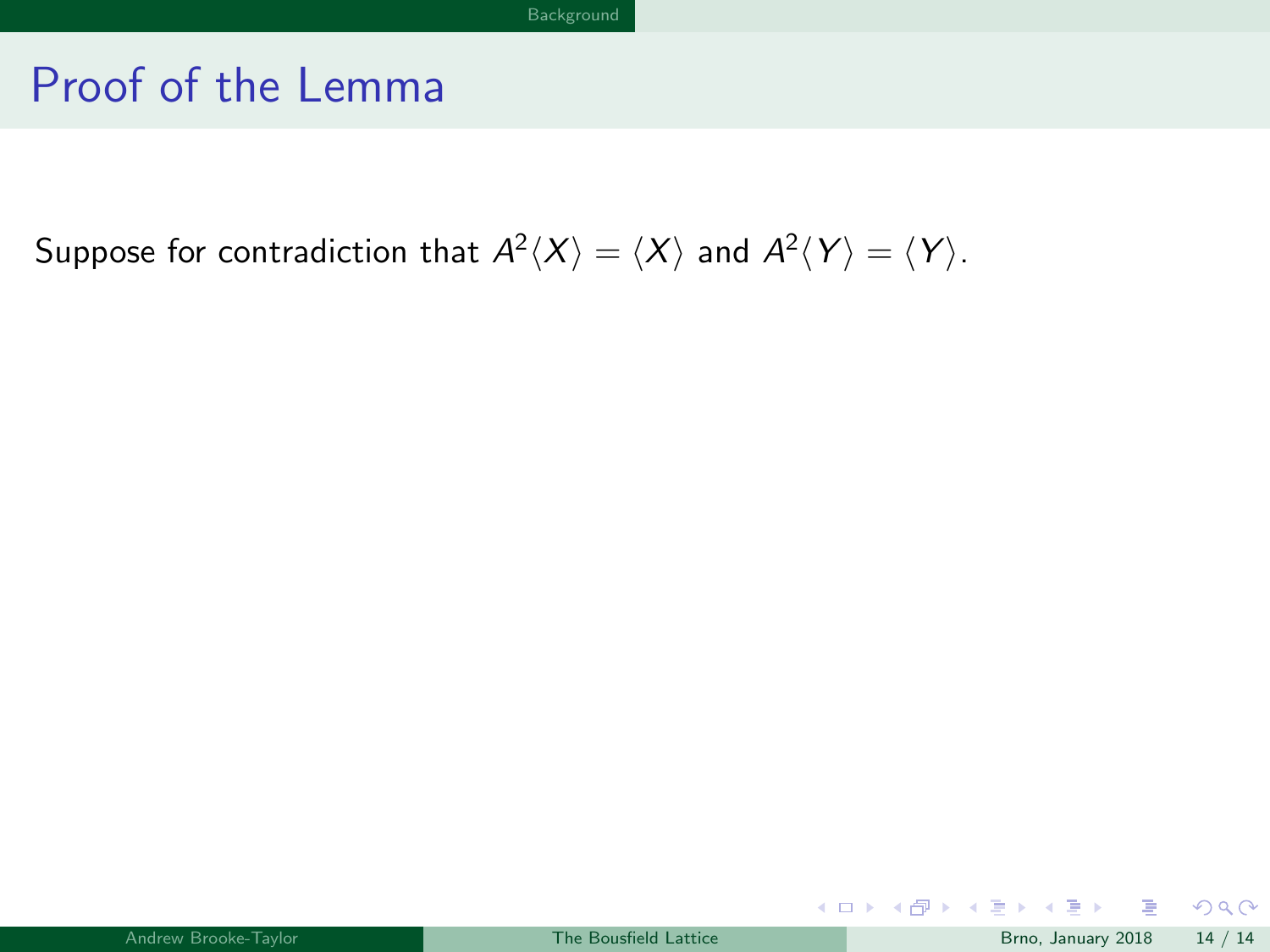<span id="page-36-0"></span>Suppose for contradiction that  $A^2\langle X\rangle = \langle X\rangle$  and  $A^2\langle Y\rangle = \langle Y\rangle.$ 

Since A converts joins to meets, we have

$$
\langle S \rangle = A \langle * \rangle = A(\langle X \rangle \wedge \langle Y \rangle) = A(A^2 \langle X \rangle \wedge A^2 \langle Y \rangle) = A^2(A \langle X \rangle \vee A \langle Y \rangle)
$$

The rightmost expression is  $A\langle X\rangle \,\,\gamma \,A\langle Y\rangle$  by definition of  $\gamma$ .

メロト メ母 トメミト メミト

 $2990$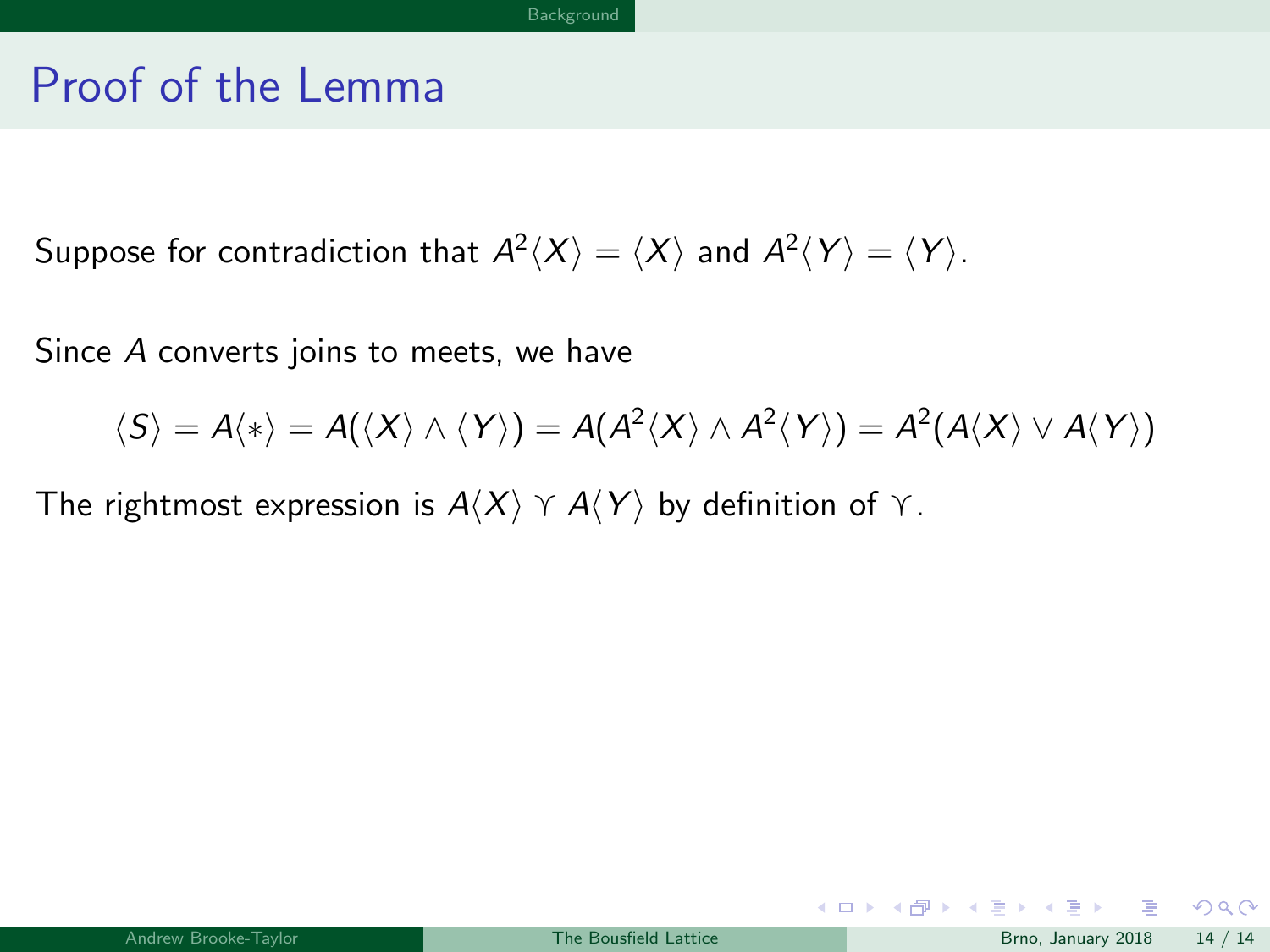<span id="page-37-0"></span>Suppose for contradiction that  $A^2\langle X\rangle = \langle X\rangle$  and  $A^2\langle Y\rangle = \langle Y\rangle.$ 

Since A converts joins to meets, we have

$$
\langle S \rangle = A \langle * \rangle = A(\langle X \rangle \wedge \langle Y \rangle) = A(A^2 \langle X \rangle \wedge A^2 \langle Y \rangle) = A^2(A \langle X \rangle \vee A \langle Y \rangle)
$$

The rightmost expression is  $A\langle X\rangle \,\,\gamma \,A\langle Y\rangle$  by definition of  $\gamma$ .

A is order reversing, so

$$
\langle S \rangle = A \langle X \rangle \curlyvee A \langle Y \rangle \leq A \langle E \rangle \curlyvee A \langle E \rangle = A \langle E \rangle.
$$

 $QQ$ 

メロト メ母 トメミト メミト